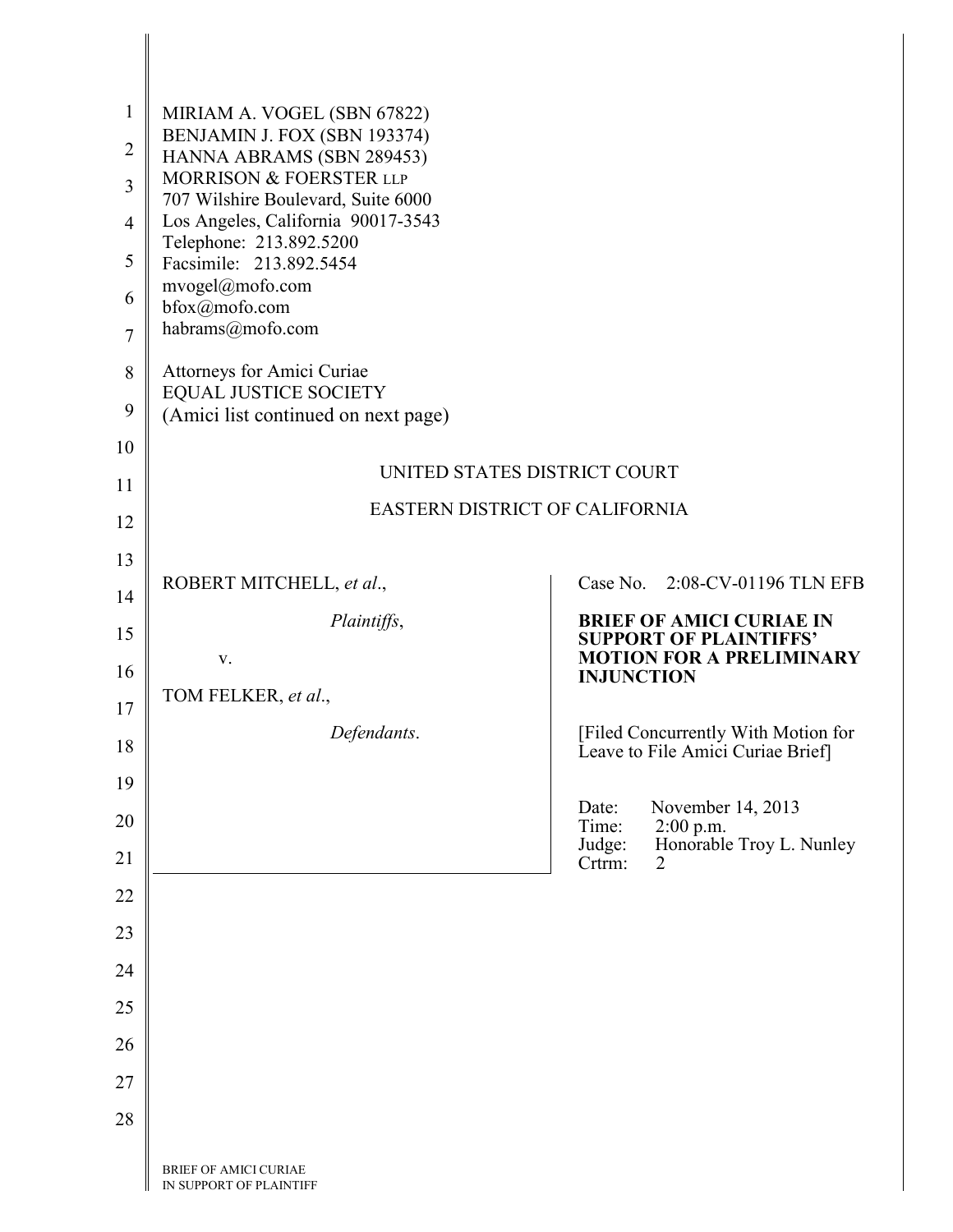| 1              | (Amici list, continued)                                                                  |
|----------------|------------------------------------------------------------------------------------------|
| $\overline{2}$ | ASIAN AMERICANS ADVANCING JUSTICE - ASIAN LAW CAUCUS                                     |
| 3              | ASIAN AMERICANS ADVANCING JUSTICE - LA                                                   |
| 4              | ASIAN AMERICAN LEGAL DEFENSE AND EDUCATION FUND                                          |
| 5              | ASIAN PRISONER SUPPORT COMMITTEE                                                         |
| 6              | <b>CHINESE FOR AFFIRMATIVE ACTION</b>                                                    |
|                | <b>EQUAL RIGHTS ADVOCATES</b>                                                            |
| 7              | <b>IMPACT FUND</b>                                                                       |
| 8              | <b>LATINOJUSTICE PRLDEF</b>                                                              |
| 9              | LAWYERS' COMMITTEE FOR CIVIL RIGHTS OF THE<br><b>SAN FRANCISCO BAY AREA</b>              |
| 10<br>11       | NATIONAL ASSOCIATION FOR THE ADVANCEMENT OF COLORED PEOPLE,<br><b>BAKERSFIELD BRANCH</b> |
| 12             | NATIONAL CENTER FOR LESBIAN RIGHTS                                                       |
| 13             | PICO NATIONAL NETWORK                                                                    |
|                |                                                                                          |
| 14             |                                                                                          |
| 15             |                                                                                          |
| 16             |                                                                                          |
| 17             |                                                                                          |
| 18             |                                                                                          |
| 19             |                                                                                          |
| 20             |                                                                                          |
| 21             |                                                                                          |
| 22             |                                                                                          |
| 23             |                                                                                          |
| 24             |                                                                                          |
| 25             |                                                                                          |
| 26             |                                                                                          |
| 27             |                                                                                          |
| 28             |                                                                                          |
|                | $\mathbf{i}$                                                                             |
|                | BRIEF OF AMICI CURIAE<br>IN SUPPORT OF PLAINTIFF                                         |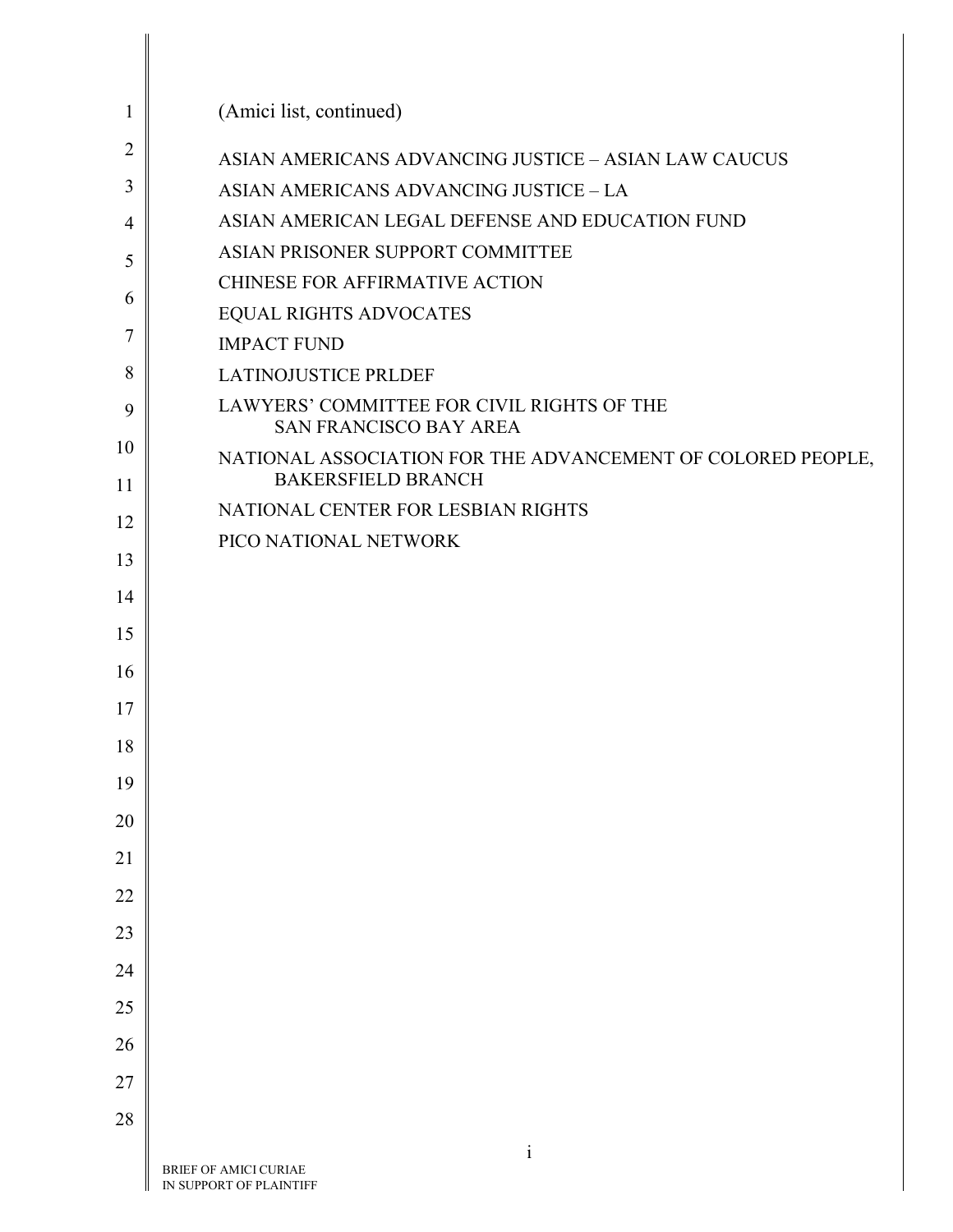| 1        |             |                       |    | <b>TABLE OF CONTENTS</b>                                                                                                 |      |
|----------|-------------|-----------------------|----|--------------------------------------------------------------------------------------------------------------------------|------|
| 2        |             |                       |    |                                                                                                                          | Page |
| 3        | $I_{\cdot}$ |                       |    |                                                                                                                          |      |
| 4        | $\prod$     |                       |    |                                                                                                                          |      |
| 5        | III.        |                       |    |                                                                                                                          |      |
| 6        | IV.         |                       |    |                                                                                                                          |      |
|          |             | A.                    |    | Because race-based lockdowns segregate<br>prisoners according to race and ethnicity,                                     |      |
| 8<br>9   |             | <b>B.</b>             |    | The use of race as a proxy for gang affiliation                                                                          |      |
| 10       |             | $\mathcal{C}$ .       |    | This Court should take an active role in                                                                                 |      |
| 11       |             |                       | 1. | Racial discrimination damages the legitimacy                                                                             |      |
| 12       |             |                       | 2. |                                                                                                                          |      |
| 13       |             | D.                    |    |                                                                                                                          |      |
| 14       |             |                       | 1. | The assumption underlying race-based<br>lockdowns — that it is the only way to<br>prevent more interracial violence — is |      |
| 15<br>16 |             |                       |    | contradicted by the empirical evidence<br>and by the professional judgment of                                            |      |
| 17       |             |                       | 2. | Race-neutral alternatives are available to ensure prison safety  16                                                      |      |
| 18       | V.          |                       |    |                                                                                                                          |      |
| 19       |             |                       |    |                                                                                                                          |      |
| 20       |             |                       |    |                                                                                                                          |      |
| 21       |             |                       |    |                                                                                                                          |      |
| 22       |             |                       |    |                                                                                                                          |      |
| 23       |             |                       |    |                                                                                                                          |      |
| 24       |             |                       |    |                                                                                                                          |      |
| 25       |             |                       |    |                                                                                                                          |      |
| 26       |             |                       |    |                                                                                                                          |      |
| 27       |             |                       |    |                                                                                                                          |      |
| 28       |             |                       |    | $\rm ii$                                                                                                                 |      |
|          |             | BRIEF OF AMICI CURIAE |    |                                                                                                                          |      |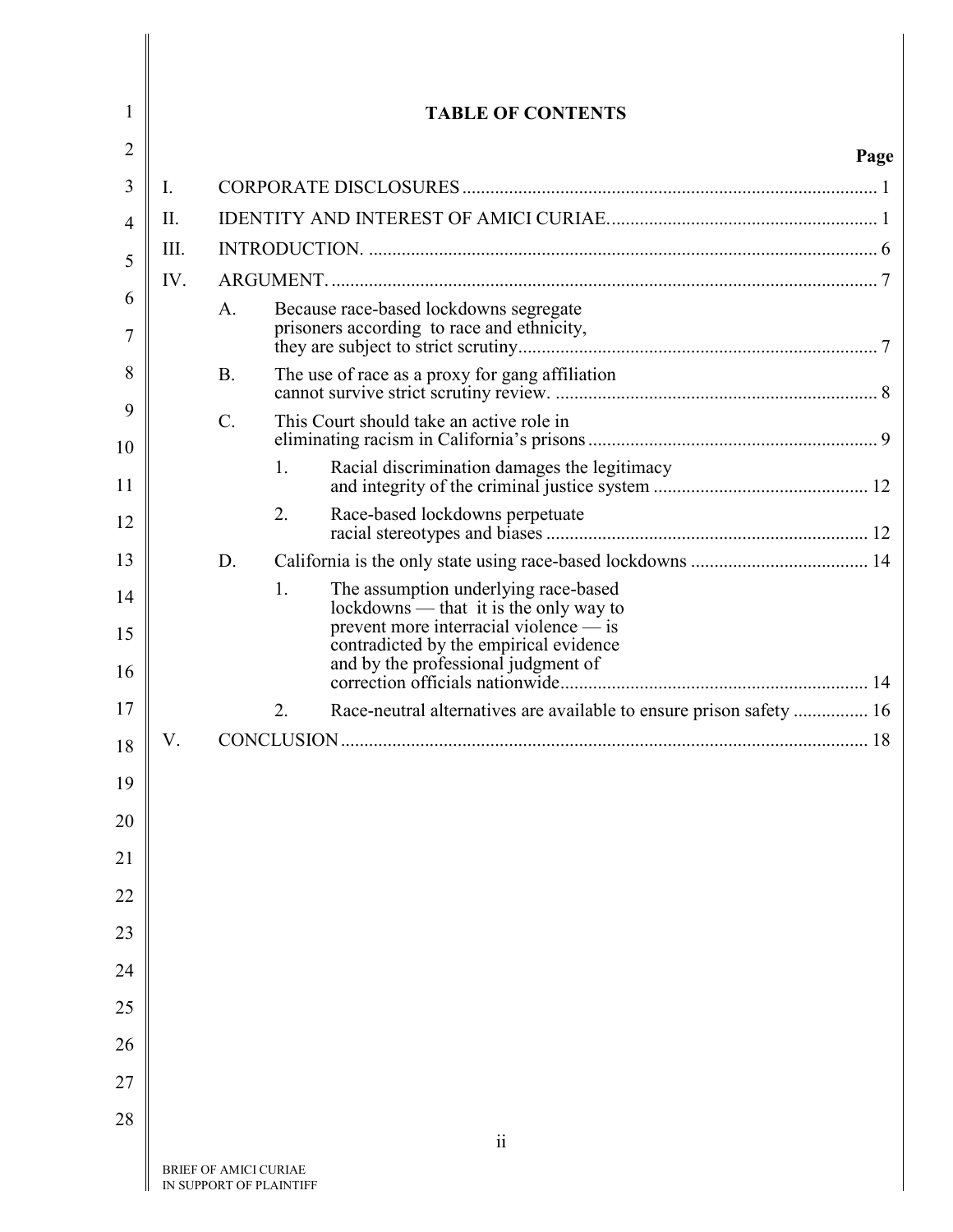| <b>TABLE OF AUTHORITIES</b>                           |
|-------------------------------------------------------|
| Page(s)                                               |
| <b>CASES</b>                                          |
| Adarand Constructors, Inc. v. Pena,                   |
| Associated Gen. Contractors v. Department of Transp., |
| Brown v. Board of Education,                          |
| Coalition to Defend v. Regents of Univ. of Mich.,     |
| City of Richmond v. J.A. Croson Co.,                  |
| Farrakhan v. Gregoire,                                |
| Fisher v. University of Texas at Austin,              |
| Floyd v. City of New York, No. 08 Civ. 1034 (SAS),    |
| Georgia v. McCollum,                                  |
| Grutter v. Bollinger,                                 |
| In re Morales,                                        |
| Johnson v. California,                                |
| Johnson v. California,                                |
| Johnson v. State of California,                       |
|                                                       |
| iii<br><b>RRIEE OF AMICI CURIAE</b>                   |
|                                                       |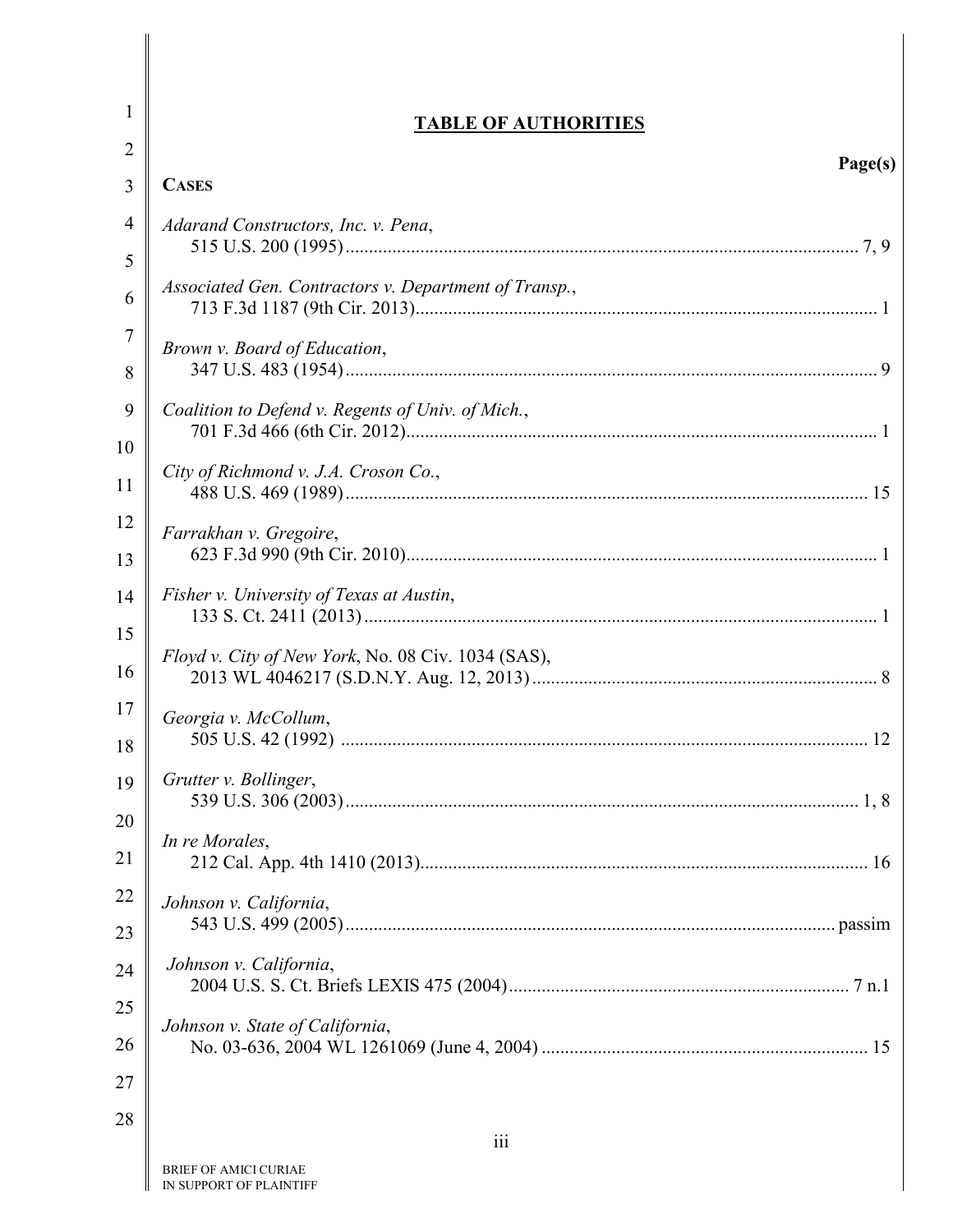| $\mathbf{1}$ | McCleskey v. Kemp,                                                                                                                                 |
|--------------|----------------------------------------------------------------------------------------------------------------------------------------------------|
| 2            |                                                                                                                                                    |
| 3            | Melendres v. Arpaio, No. PHX-CV-07-02513-GMS,                                                                                                      |
| 4<br>5       | Regents of University of Cal. v. Bakke,                                                                                                            |
| 6            | Richardson v. Runnels,                                                                                                                             |
| 7<br>8       | Shaw v. Reno,                                                                                                                                      |
| 9<br>10      | United Jewish Organizations, Inc. v. Carey,                                                                                                        |
| 11           | Washington v. Saintcalle, No. 86257-5                                                                                                              |
| 12<br>13     | <b>OTHER AUTHORITIES</b>                                                                                                                           |
| 14           | American Bar Association,                                                                                                                          |
| 15<br>16     | American Values Institute,                                                                                                                         |
| 17<br>18     | Shamena Anwar et al., The Impact of Jury Race in Criminal Trials,                                                                                  |
| 19           | Linda S. Beres, et al., Demonizing Youth,                                                                                                          |
| 20<br>21     | Cal. Dep't of Corrections and Rehabilitation, California Prisoners and Parolees 2010<br>(2011), <i>available at http://www.cdcr.ca.gov/Reports</i> |
| 22           | research/Offender_Information_Services_Branch/                                                                                                     |
| 23           | Cal. Dep't of Corrections and Rehabilitation, Offender Information Services Branch,<br>Historical Trends, 1987-2007, available at                  |
| 24<br>25     | http://www.cdcr.ca.gov/Reports_Research/Offender_Information_                                                                                      |
| 26<br>27     | David Cole, No Equal Justice: Race and Class in the<br>American Criminal Justice System, 1 Conn. Pub. Int'l L. J. 19 (2001)  10, 11                |
| 28           |                                                                                                                                                    |
|              | iv                                                                                                                                                 |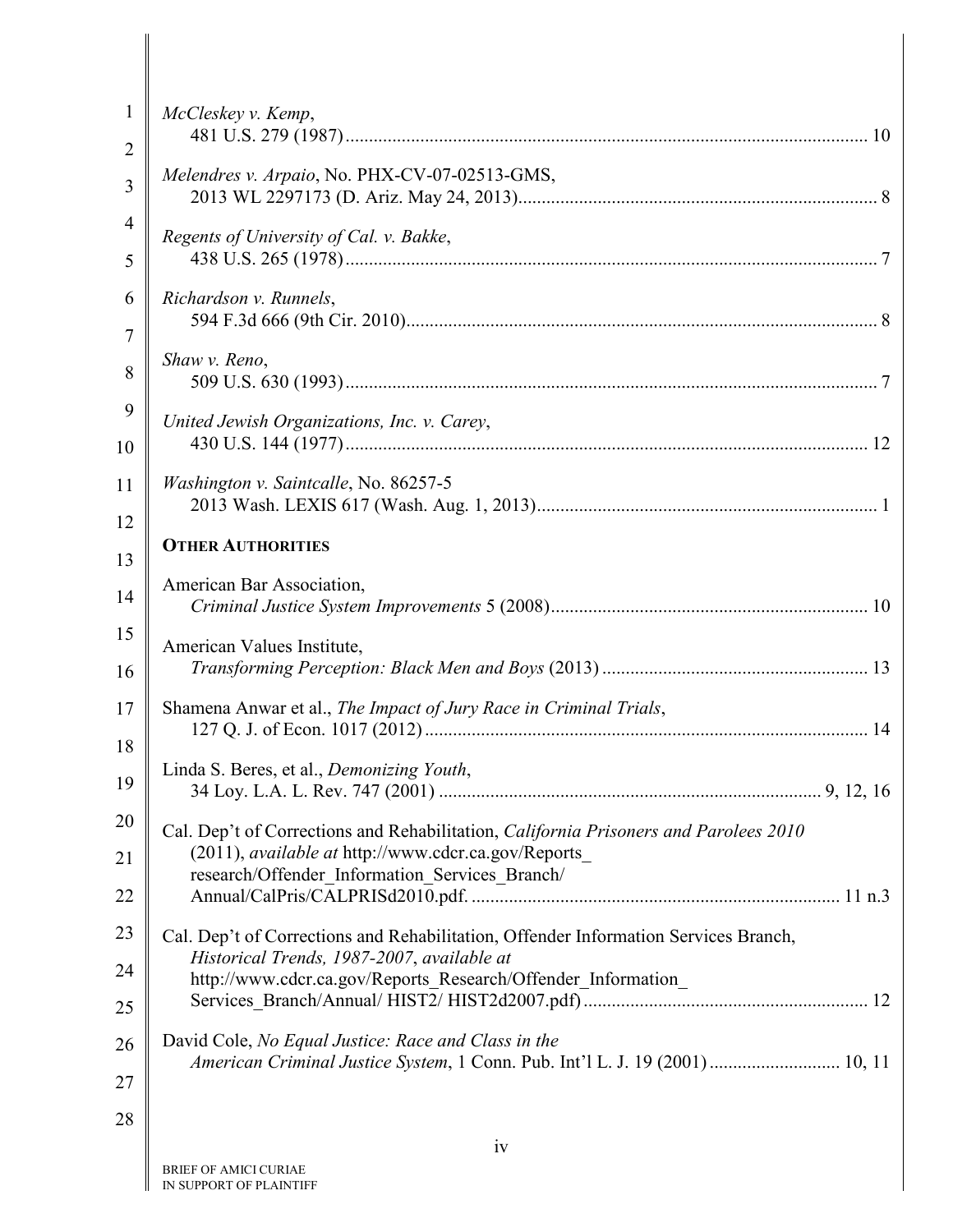| $\mathbf{1}$   | Sharon Dolovich, Incarceration American Style,                                                                                                      |
|----------------|-----------------------------------------------------------------------------------------------------------------------------------------------------|
| $\overline{2}$ |                                                                                                                                                     |
| 3              | Jennifer L. Eberhardt, et al., Seeing Black: Race, Crime, and Visual Processing,                                                                    |
| 4              | Mark S. Fleisher, et al., An Overview of the Challenge of Prison Gangs,                                                                             |
| 5              |                                                                                                                                                     |
| 6              | Phillip Atiba Goff, et al., Not Yet Human: Implicit Knowledge, Historical<br>Dehumanization, and Contemporary Consequences,                         |
| 7              |                                                                                                                                                     |
| 8              | Tracey G. Gove, Implicit Bias and Law Enforcement,                                                                                                  |
| 9              |                                                                                                                                                     |
| 10             | Sandra Graham & Brian S. Lowery, Priming Unconscious Racial Stereotypes about                                                                       |
| 11             | Anthony G. Greenwald, et al., Understanding and Using the Implicit Association Test,                                                                |
| 12             |                                                                                                                                                     |
| 13             | Jerry Kang et al., Implicit Bias in the Courtroom,                                                                                                  |
| 14             |                                                                                                                                                     |
| 15             | Jerry Kang, Trojan Horses of Race,                                                                                                                  |
| 16             | Kirwan Institute for the Study of Race and Ethnicity,                                                                                               |
| 17             |                                                                                                                                                     |
| 18             | Joan Petersilia, California's Correctional Paradox of Excess and Deprivation,                                                                       |
| 19             |                                                                                                                                                     |
| 20             | Public Policy Institute of California,                                                                                                              |
| 21             | Sentencing Project, The Federal Prison Population: A Statistical Analysis, available at                                                             |
| 22             | http://www.sentencingproject.org/Admin/Documents/publications/inc_                                                                                  |
| 23             |                                                                                                                                                     |
| 24             | Robert J. Smith, et al., The Impact of Implicit Racial Bias on the<br>Exercise of Prosecutorial Discretion, 35 Seattle U. L. Rev. 795 (2012) 11, 13 |
| 25             | Christie Thompson, Are California Prisons Punishing Inmates Based on Race,                                                                          |
| 26             |                                                                                                                                                     |
| 27             |                                                                                                                                                     |
| 28             |                                                                                                                                                     |
|                | $\mathbf{V}$                                                                                                                                        |
|                | <b>BRIEF OF AMICI CURIAE</b>                                                                                                                        |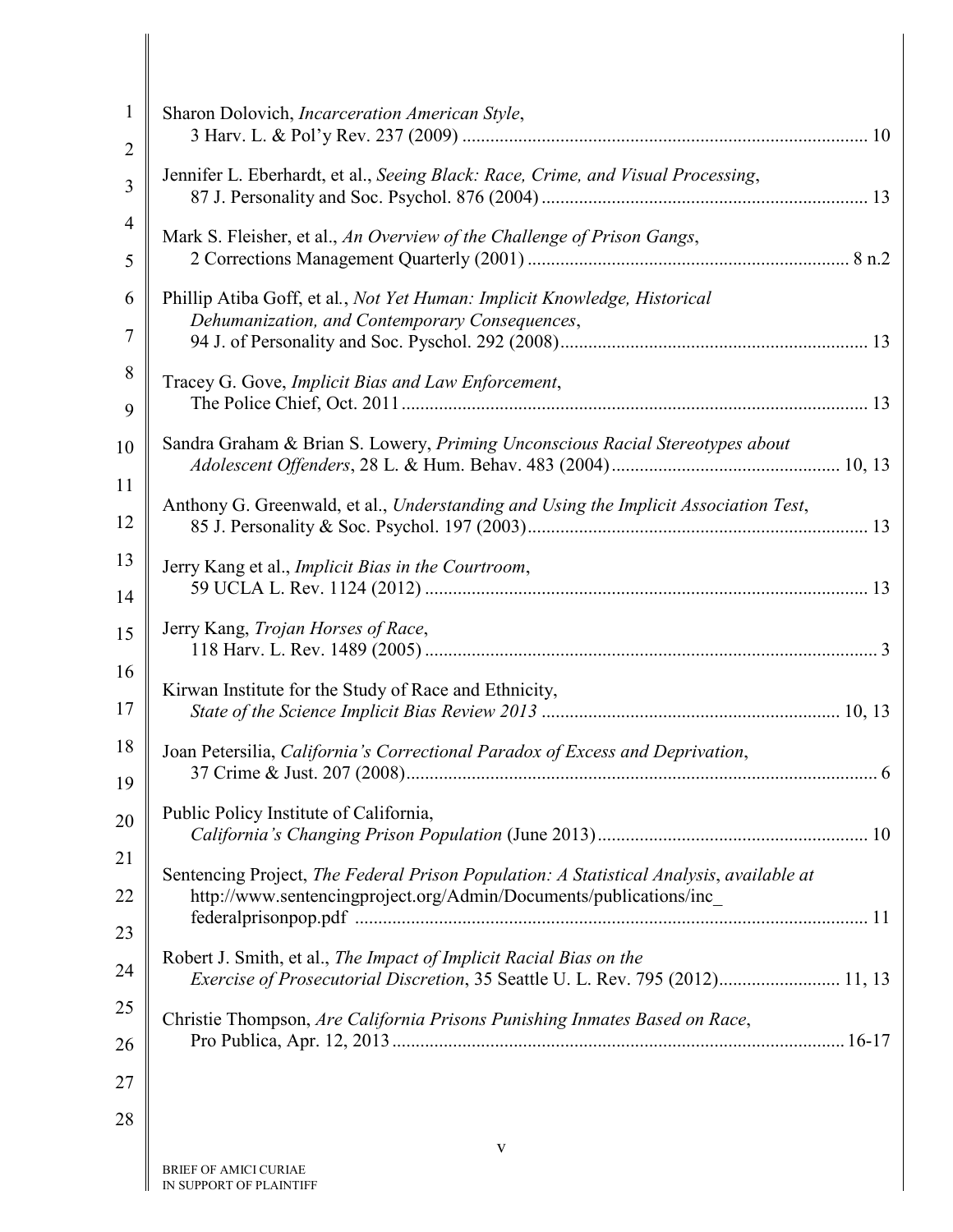| $\mathbf{1}$<br>2 | Chad Trulson & James W. Marquart, The Caged Melting Pot: Toward an Understanding<br>of the Consequences of Desegregation in Prisons,                        |
|-------------------|-------------------------------------------------------------------------------------------------------------------------------------------------------------|
|                   |                                                                                                                                                             |
| 3                 | U.S. Census Bureau, State & County QuickFacts, available at                                                                                                 |
| $\overline{4}$    |                                                                                                                                                             |
| 5                 | U.S. Dep't of Justice, Bureau of Justice Statistics, Prisoners in 2010<br>(Dec. 2011), <i>available at http://www.bjs.gov/content/pub/pdf/p10.pdf</i> 10-11 |
| 6                 | U.S. Sentencing Commission, Booker Report 2012, available at                                                                                                |
| 7                 | http://www.ussc.gov/Legislative_and_Public_Affairs/Congressional_Testimony_and_                                                                             |
| 8                 | Loïc Wacquant, The New 'Peculiar Institution':                                                                                                              |
| 9                 | On the Prison as a Surrogate Ghetto, 4 Theoretical Criminology 377 (2000) 10                                                                                |
| 10                |                                                                                                                                                             |
| 11                |                                                                                                                                                             |
| 12                |                                                                                                                                                             |
| 13                |                                                                                                                                                             |
| 14                |                                                                                                                                                             |
| 15                |                                                                                                                                                             |
| 16                |                                                                                                                                                             |
| 17                |                                                                                                                                                             |
| 18                |                                                                                                                                                             |
| 19                |                                                                                                                                                             |
| 20                |                                                                                                                                                             |
| 21                |                                                                                                                                                             |
| 22                |                                                                                                                                                             |
|                   |                                                                                                                                                             |
| 23                |                                                                                                                                                             |
| 24                |                                                                                                                                                             |
| 25                |                                                                                                                                                             |
| 26                |                                                                                                                                                             |
| 27                |                                                                                                                                                             |
| 28                |                                                                                                                                                             |
|                   | vi                                                                                                                                                          |
|                   | BRIEF OF AMICI CURIAE<br>IN SUPPORT OF PLAINTIFF                                                                                                            |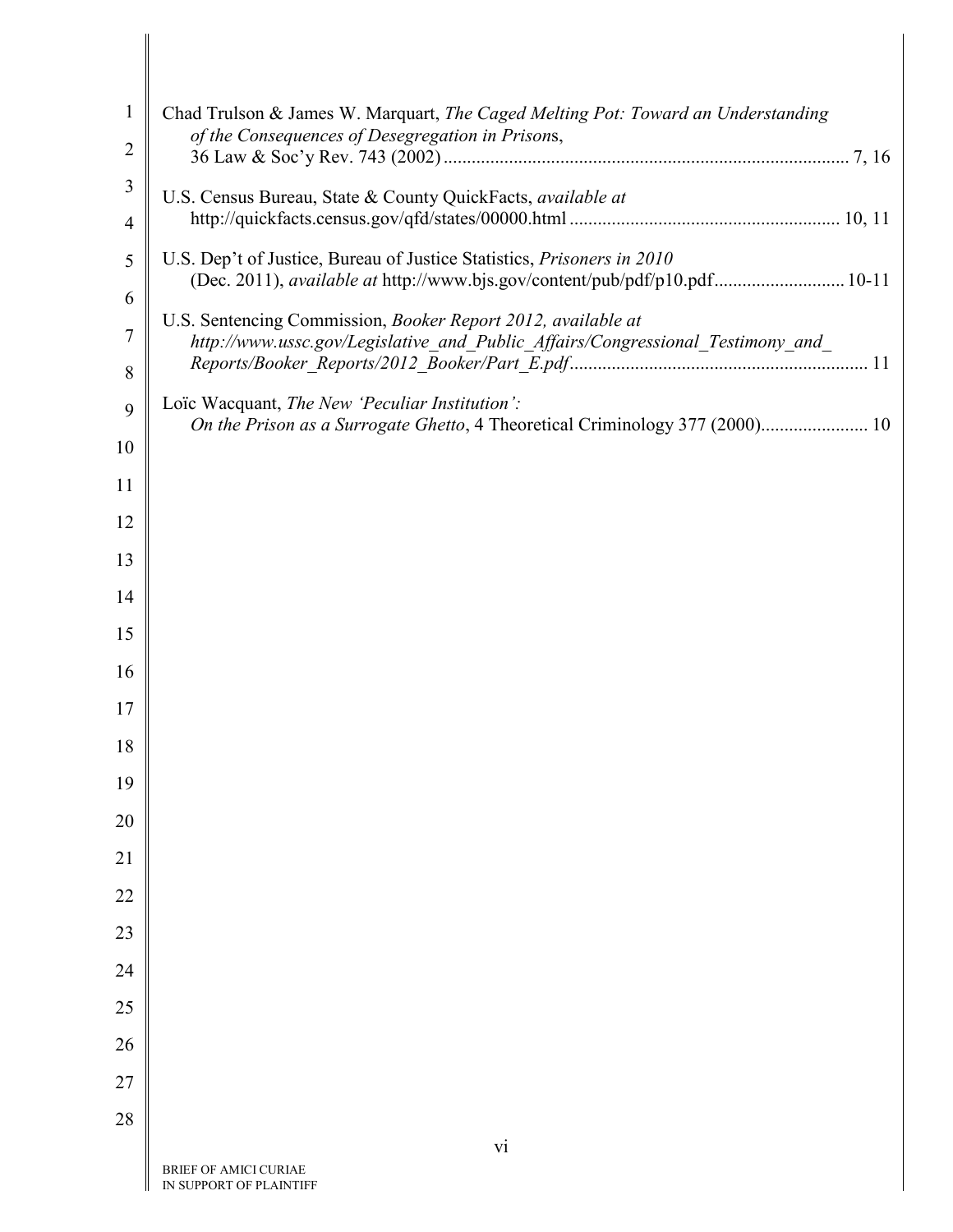1 2

## <span id="page-7-0"></span>**I. CORPORATE DISCLOSURES**

Amici are non-profit corporations, operating under  $\S 501(c)(3)$  of the Internal Revenue Code. None of the *amici* has a parent corporation or is a publicly held corporation.

4

5

6

3

## <span id="page-7-1"></span>**II. IDENTITY AND INTEREST OF AMICI CURIAE.**

This *amici curiae* brief is filed on behalf of the following organizations:

## **A. Equal Justice Society (EJS).**

7 8 9 10 11 EJS is a national legal organization that works to promote equality. Through its law and public policy advocacy and strategic public communications, EJS builds alliances to combat discrimination and inequality in America. Race-based lockdown policies — which are based on implicit bias and structural racism — are a form of contemporary discrimination that have a disproportionately adverse effect on people of color in the prison system.

<span id="page-7-5"></span><span id="page-7-3"></span>12 13 14 15 16 17 EJS is committed to promoting governmental policies that are necessary to remedy these disparities. Since its founding in 2000, EJS has either authored or joined more than 30 amicus briefs, including in *Fisher v. University of Texas at Austin*, 133 S. Ct. 2411 (2013), *Grutter v. Bollinger*, 539 U.S. 306 (2003), *Coalition to Defend v. Regents of Univ. of Mich.*, 701 F.3d 466 (6th Cir. 2012), *Associated Gen. Contractors v. Department of Transp.*, 713 F.3d 1187 (9th Cir. 2013), and *Farrakhan v. Gregoire*, 623 F.3d 990 (9th Cir. 2010).

<span id="page-7-4"></span><span id="page-7-2"></span>18 19 20 21 22 23 EJS has organized and participated in numerous conferences and panels on implicit bias, race, and the law. EJS leaders have presented continuing legal education programs on implicit bias and the law to attorneys, judges, and other community leaders through nonprofit organizations, the Bar Association of San Francisco, and the ABA. EJS has participated in numerous statewide campaigns against the death penalty, juvenile incarceration, and discrimination.

<span id="page-7-6"></span>24 25 26 27 The Washington State Supreme Court recently cited a law review article on implicit bias co-authored in 2008 by EJS President Eva Paterson and former staff members Kimberly Thomas Rapp and Sara Jackson. *Washington v. Saintcalle*, No. 86257-5, 2013 Wash. LEXIS 617 (Wash. Aug. 1, 2013) (asserting that the *Batson* procedures for challenging race discrimination in jury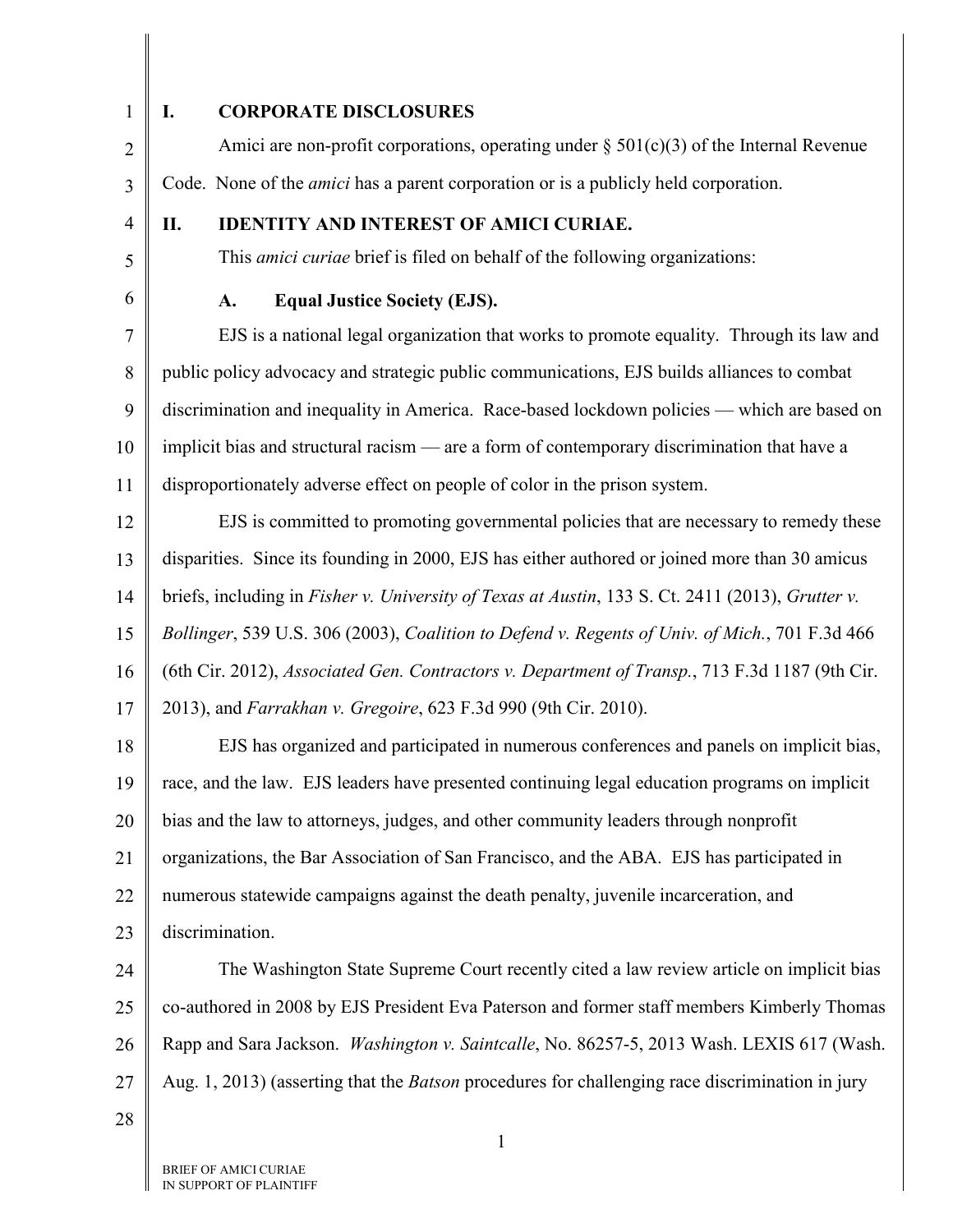1 2 selection were not "robust enough," since "a growing body of evidence shows that racial discrimination remains rampant in jury selection").

3 4

5

6

7

8

9

10

## **B. Asian Americans Advancing Justice – Asian Law Caucus (Advancing Justice – ALC).**

Founded in 1972, Advancing Justice – ALC is the nation's first legal and civil rights organization serving the low-income Asian Pacific American communities. Advancing Justice – ALC focuses on housing rights, immigration and immigrants' rights, labor and employment issues, student advocacy, civil rights and hate violence, national security, and criminal justice reform. The organization also helps set national policies in affirmative action, voting rights, Census and language rights.

11 12 13 14 15 16 The mission of Advancing Justice – ALC is to promote, advance, and represent the legal and civil rights of Asian and Pacific Islander communities. Recognizing that social, economic, political and racial inequalities continue to exist in the United States, Advancing Justice – ALC is committed to the pursuit of equality and justice for all sectors of our society with a specific focus directed toward addressing the needs of low-income, immigrant, and underserved Asian and Pacific Islanders.

17

18

19

20

21

22

23

#### **C. Asian Americans Advancing Justice - Los Angeles (Advancing Justice - LA)**

Advancing Justice – LA is the nation's largest legal and civil rights organization for Asian Americans, Native Hawaiians, and Pacific Islanders. Advancing Justice – LA is committed to challenging racial discrimination and advocating for equal opportunity for women and people of color. Advancing Justice – LA has successfully litigated cases challenging English-only policies by cities and employers as well as racially discriminatory employment practices and education policies.

24 25

26

27

## **D. Asian American Legal Defense and Education Fund (AALDEF).**

Founded in 1974, AALDEF is a national organization that protects and promotes the civil rights of Asian Americans. By combining litigation, advocacy, education, and organizing, AALDEF works with Asian American communities across the country to secure human rights for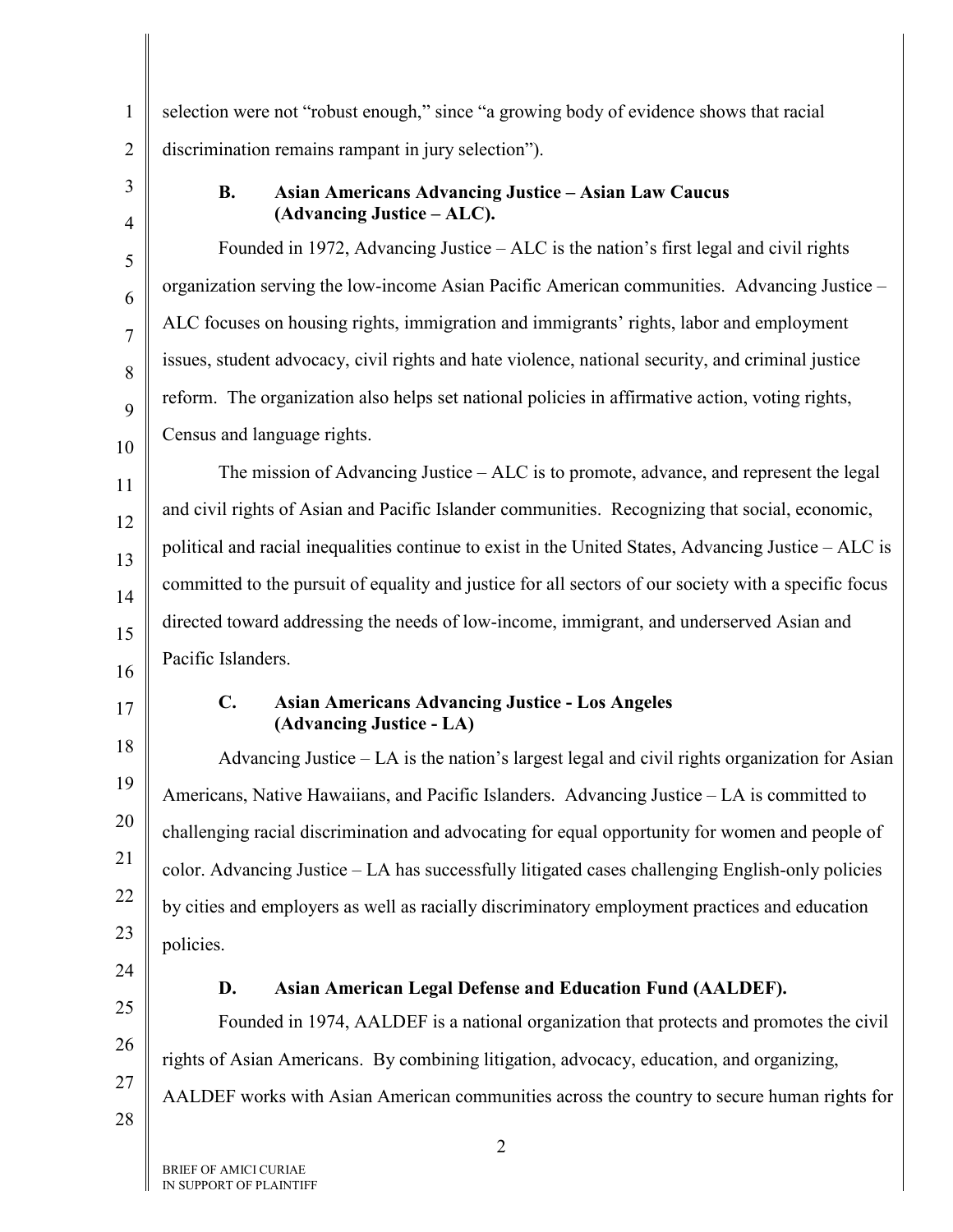1 2 all. The use of race-based lockdowns threatens the constitutional rights of Asian Americans and all Americans.

3

## **E. Asian Prisoner Support Committee (APSC).**

4 5 6 7 8 9 10 11 12 Founded in 2001, APSC provides support to Asian & Pacific Islander (API) prisoners and seeks to educate the broader community about the growing number of APIs in the U.S. being imprisoned, detained, and deported. APSC is based in Oakland and works primarily with inmates at San Quentin and Solano state prisons, as well as the reentry population in San Francisco and Alameda counties. APSC is part of the Asian Americans for Civil Rights and Equality initiative, founded by Chinese for Affirmative Action. APSC is one of the only organizations in the nation with a mission to provide culturally competent services and support for API prisoners and former prisoners. APSC staff and members have over 30 years of experience working with prisoners and formerly incarcerated men.

13

## **F. Chinese for Affirmative Action (CAA).**

14 15 16 17 18 19 20 CAA was founded in 1969 to protect the civil and political rights of Chinese Americans and to advance multiracial democracy in the United States. Today, CAA is a progressive voice in and on behalf of the broader Asian and Pacific American community. CAA advocates for systemic change that protects immigrant rights, promotes language diversity, and remedies racial injustice. CAA combats multiple forms of racism and racial hierarchy. This includes speaking out against harmful stereotypes, identifying and addressing discrimination, and advancing policies that promote racial and ethnic inclusion and equity.

21

## **G. Equal Rights Advocates (ERA).**

22 23 24 25 26 27 ERA is a national civil rights advocacy organization dedicated to protecting and expanding educational access and economic opportunity for women and girls. Since its inception in 1974, ERA has litigated high-impact cases to establish and enforce civil rights laws and protections at the state and federal levels, from the trial stage up to and including appeals to the United States Supreme Court. ERA also promotes equity and economic justice through policy and legislative advocacy, public education, and community outreach. Through its national, toll-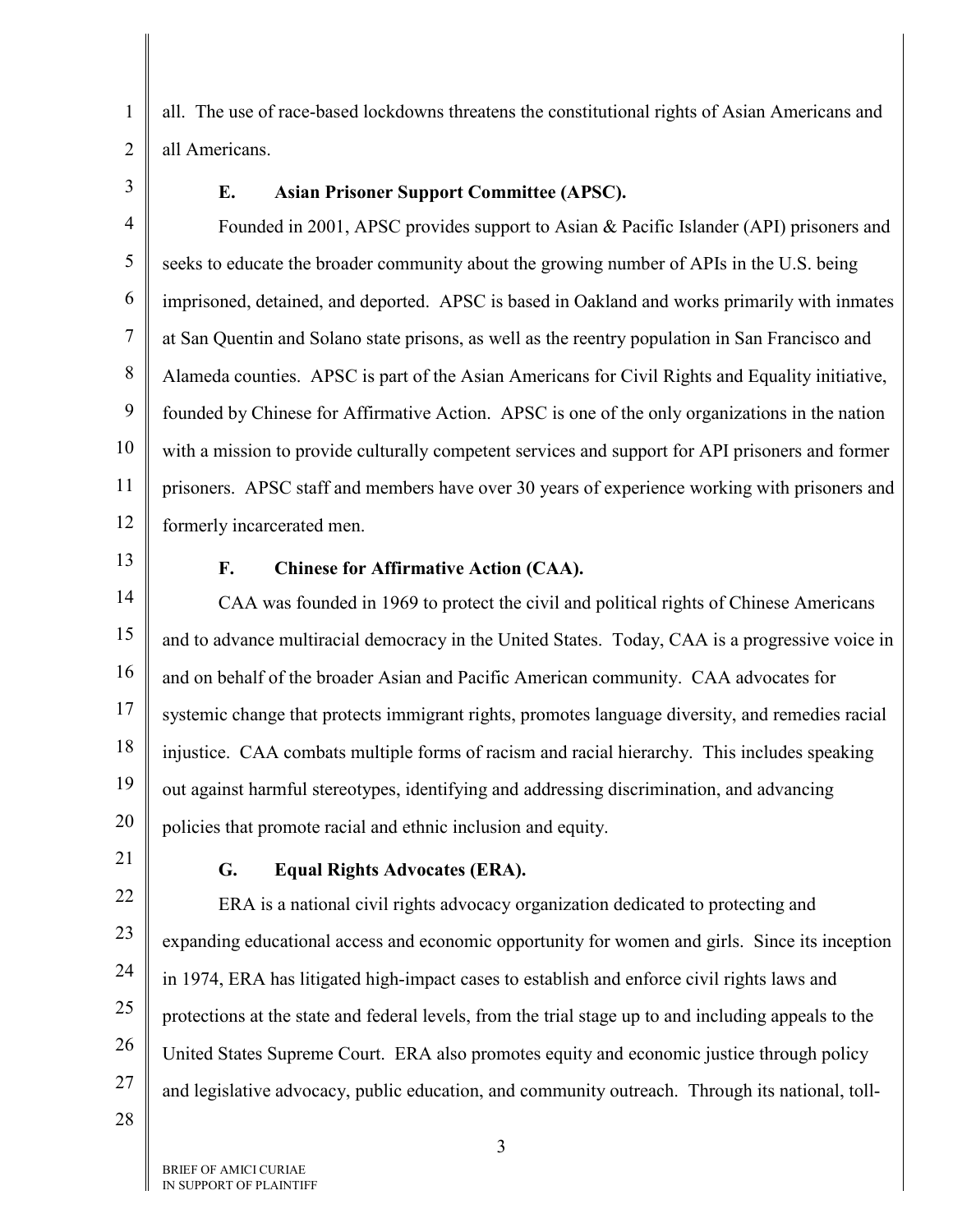1 2 free Advice and Counseling service, ERA assists hundreds of women each year facing discrimination and other legal issues at work and in school.

3

#### **H. Impact Fund.**

4 5 6 7 8 9 10 11 12 13 14 Founded in 1992, the mission of the Impact Fund is to provide support for impact litigation to achieve economic and social justice. The Impact Fund provides grants, technical support, and training on issues that arise in impact litigation, particularly class action litigation, and serves as co-counsel and amicus counsel in select class action and impact litigation. The Impact Fund currently serves as co-counsel in several class actions seeking to end discriminatory practices based on national origin, gender, and disability. These cases include: *Parra v. Bashas' Inc.*, No. 02-0591-RCB (D. Ariz.) (national origin discrimination in hourly pay); *Ellis v. Costco Wholesale Corp.*, No. 04- 3341 EMC (N.D. Cal.) (gender discrimination in promotions); *Moeller v. Taco Bell Corp.*, No. 02-5849 PJH (N.D. Cal.) (access for mobility impaired customers); and *Dukes v. Wal-Mart Stores, Inc.*, No. 01-2252 (N.D. Cal.) (gender discrimination in pay and promotion).

15

#### **I. LatinoJustice PRLDEF.**

16 17 18 19 20 21 22 23 24 25 26 LatinoJustice PRLDEF, formerly known as the Puerto Rican Legal Defense & Education Fund, is a national not-for-profit civil rights organization that has advocated for and defended the constitutional rights and the equal protection of all Latinos under the law. Since being founded in 1972, LatinoJustice PRLDEF's continuing mission is to promote the civic participation of the greater pan-Latino community in the United States, to cultivate new Latino community leaders, and to engage in and support law reform impact litigation across the country addressing basic civil rights in the areas of criminal justice, education, employment, fair housing, immigrants' rights, language rights, redistricting and voting rights. During its 41-year history, LatinoJustice PRLDEF has litigated numerous cases in both state and federal courts across the United States challenging multiple forms of discrimination, and has sought to ensure that Latinos are not unfairly impacted by discriminatory policies and practices.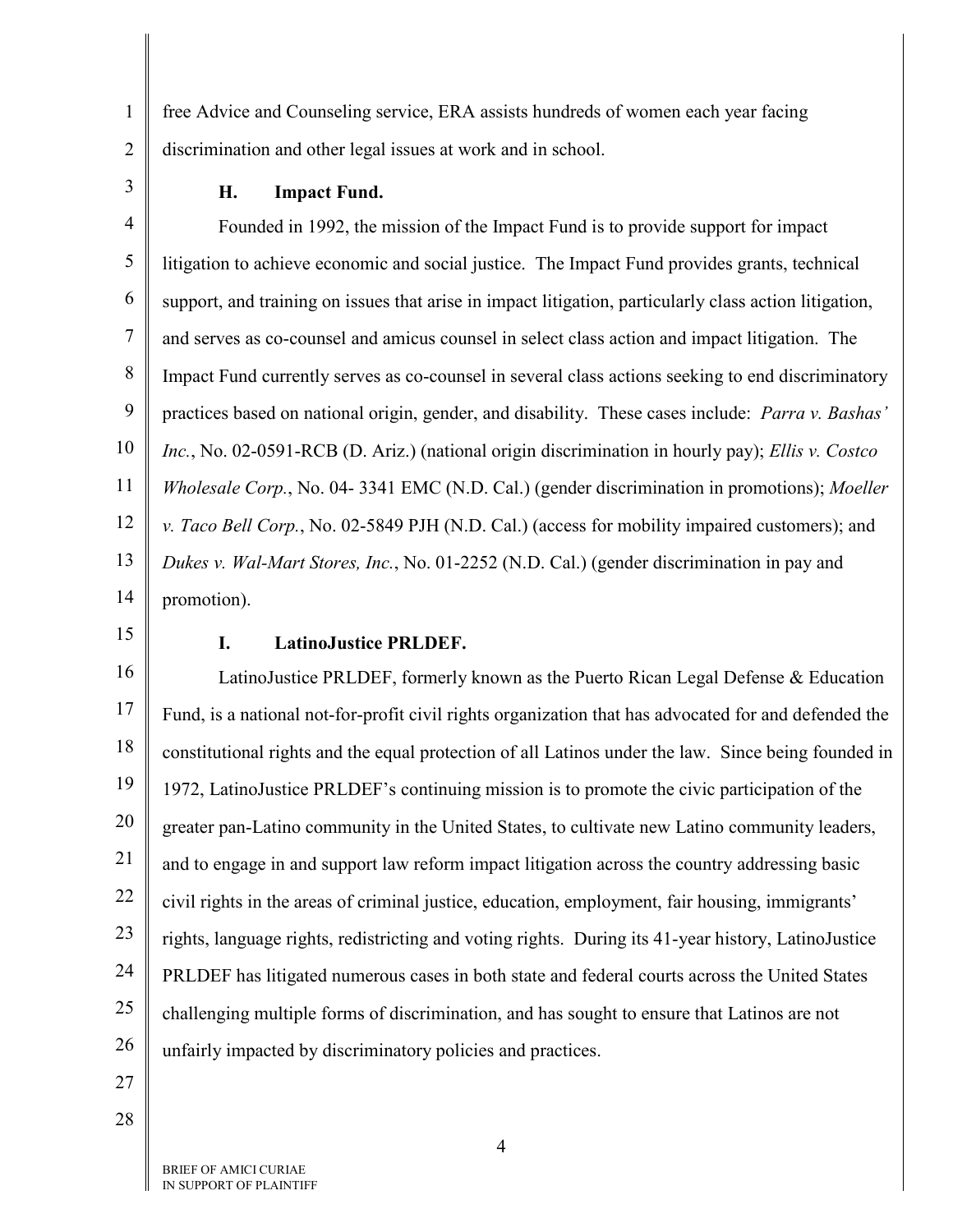1

2

3

4

5

6

7

## **J. Lawyers' Committee for Civil Rights of the San Francisco Bay Area (the Lawyers' Committee).**

The Lawyers' Committee is a civil rights and legal services organization, established in 1968 by leading members of the private bar in San Francisco. The Lawyers' Committee is dedicated to advancing, protecting and promoting the rights of communities of color, immigrants and refugees, and other underrepresented persons. The Lawyers' Committee has successfully litigated numerous cases challenging governmental policies and practices that are racially discriminatory in their purpose or effect.

8 9

## **K. National Association for the Advancement of Colored People, Bakersfield Branch (NAACP).**

10 11 12 13 14 15 16 17 18 19 20 The mission of the NAACP is to ensure the political, educational, social, and economic equality of rights of all persons and to eliminate race-based discrimination. The vision of the NAACP is to ensure a society in which all individuals have equal rights without discrimination based on race. For 100 years the NAACP has been both a beacon and a refuge for American citizens in search of freedom, justice, and equality. In its original call to action, the founders of the NAACP declared that "Discrimination once permitted cannot be bridled. . . . We call upon all the believers in democracy to join in a national awareness of present evils, the voicing of protests, and the renewal of the struggle for civil and political liberty." Answering the call inspired by those words is just as vital and necessary to the future of America. Heading into the 21st century, the NAACP is focused on disparities in economics, health care, education, voter empowerment and the criminal justice system while continuing its role as legal advocate for civil rights issues.

21

22

23

24

25

26

27

## **L. National Center for Lesbian Rights (NCLR).**

NCLR is a national non-profit law firm with headquarters in San Francisco and an office in Washington, D.C. NCLR seeks legal protection for lesbian, gay, bisexual, and transgender (LGBT) people, including LGBT prisoners, through impact litigation, public policy advocacy, public education, direct legal services, and collaboration with other social justice organizations and activists. Each year, NCLR serves more than 500 people in California, and more than 5,000 people in all 50 states.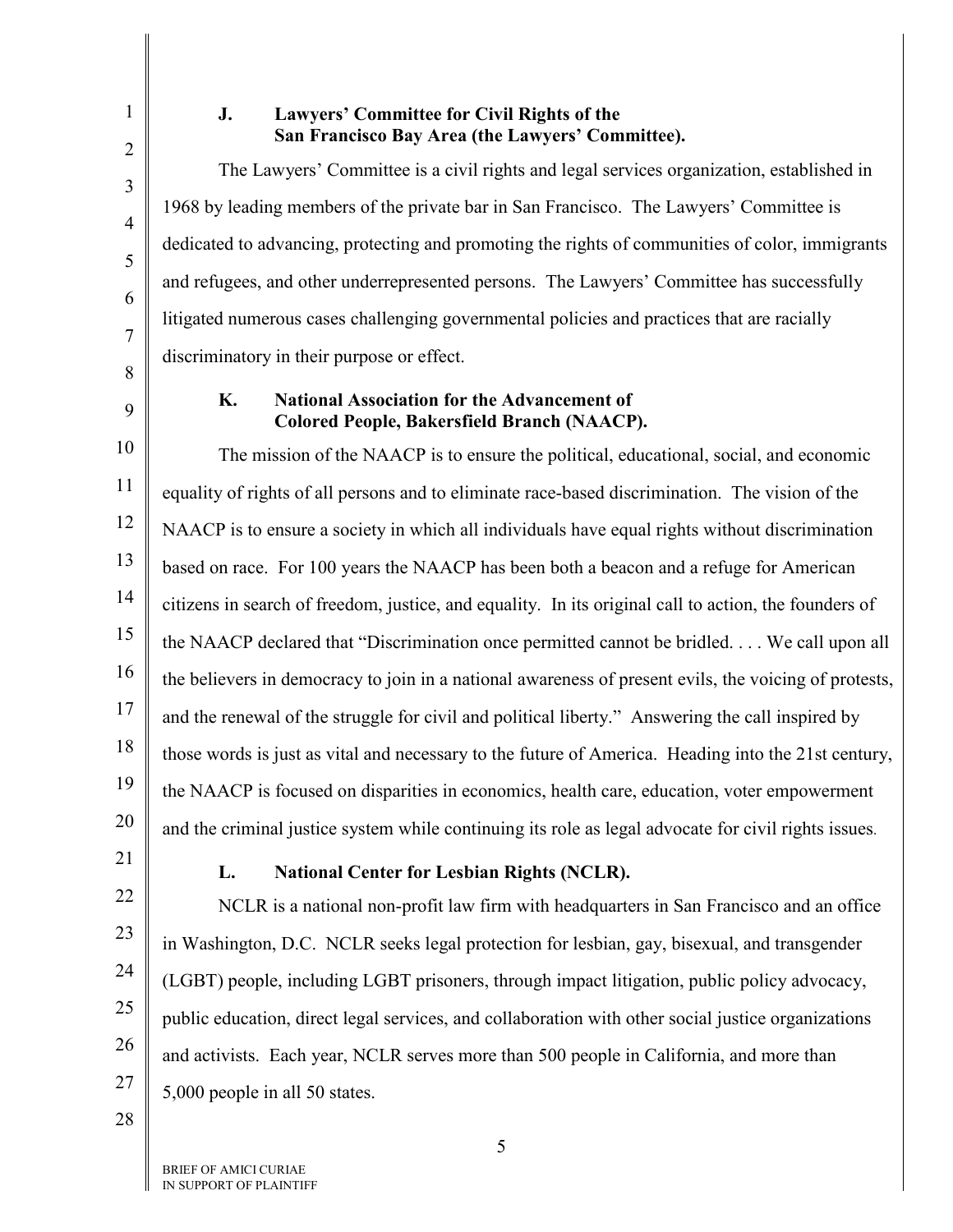1

#### **M. PICO National Network (PICO).**

2 3 4 5 PICO is a national network of faith-based community organizations working to create innovative solutions to problems facing urban, suburban and rural communities. Since 1972, PICO has successfully worked to increase access to health care, improve public schools, make neighborhoods safer, build affordable housing, redevelop communities and revitalize democracy.

6 7 8 9 10 11 Through its "Lifelines to Healing Campaign," PICO works to address the causes of pervasive violence and crime in our communities. PICO believes that the criminalization and mass incarceration of people of color, coupled with the lack of meaningful and quality opportunities, have contributed to a state of crisis in our country. "Lifelines to Healing" is committed to advocating for policies and resources that contribute to the healing of our communities.

12

#### <span id="page-12-0"></span>**III. INTRODUCTION.**

13 14 15 16 17 18 19 Plaintiffs seek a preliminary injunction to stop the California Department of Corrections and Rehabilitation's use of race-based lockdowns in California prisons. In response to violent incidents, the Department places entire racial or ethnic groups in lockdowns that can last from a months to years, rather than identifying individual participants or gang members. (Pls. Mot. at 3, 5.) Because this policy places inmates in lockdown based solely on their race or ethnicity — and without regard to their actual violence or actual gang membership — the policy is not narrowly tailored to withstand strict scrutiny.

<span id="page-12-1"></span>20 21 22 23 From the 1940's through the 1960's, California's prisons focused on rehabilitation and correctional goals, serving as a model for other state correctional systems. Joan Petersilia, *California's Correctional Paradox of Excess and Deprivation*, 37 Crime & Just. 207, 210 (2008). In the 1970's, with the advent of mandatory minimum sentences and longer terms, the focus

24 shifted to punishment. *Id*. Prison population rates skyrocketed. *Id*. at 211.

25 26 27 Now, under the guise of controlling violence in overpopulated prisons, the Department engages in lengthy race-based lockdowns, but as Plaintiffs have shown, the Department's policy cannot survive strict scrutiny. Protecting the safety of prisoners and prison employees is certainly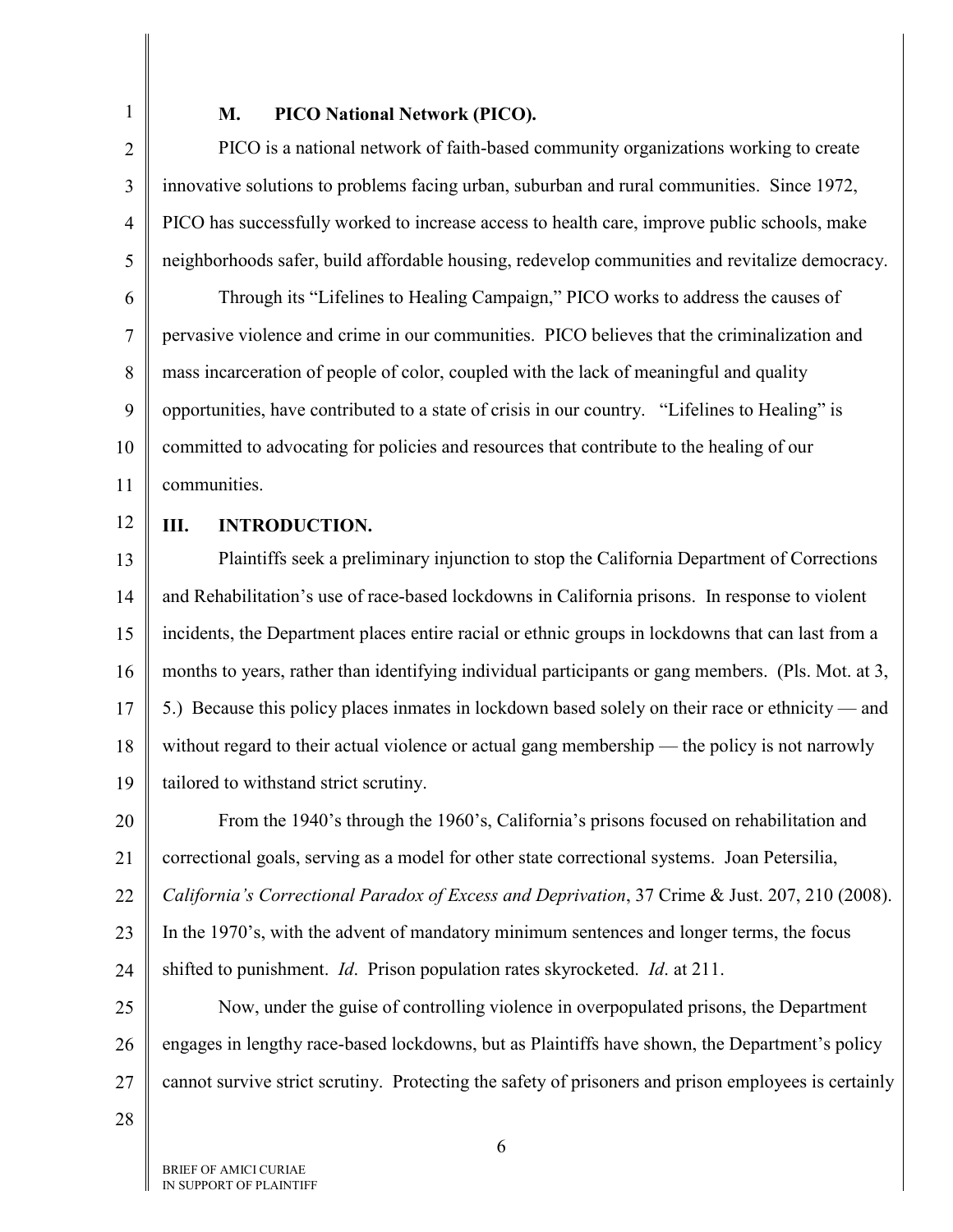1 2 a compelling state interest, but that fact has nothing to do with the Department's undifferentiated and sweeping race-based generalizations.

3 4 5 6 7 For its part, the Department has not suggested that it ever considered race-neutral means to protect prisoners or prison employees, and it certainly has not shown that race-based lockdowns are the least restrictive means to reach its goal.<sup>[1](#page-13-7)</sup> The fact that California is the only state using race-based lockdowns demonstrates that there are other successful ways to control violent incidents in prison.

8 9 10 11 12 13 By demonstrating that race-based segregation within prison systems does not reduce violence, social science research casts doubt on the assumptions underpinning the Department's race-based lockdown policy. *See* Chad Trulson & James W. Marquart, *The Caged Melting Pot: Toward an Understanding of the Consequences of Desegregation in Prison*s, 36 Law & Soc'y Rev. 743, 774 (2002). Indeed, the Department's policy perpetuates patterns of invidious and implicit bias and threatens to harm the criminal justice system as a whole.

- <span id="page-13-0"></span>14 **IV. ARGUMENT.**
- <span id="page-13-1"></span>15

16

# **A. Because race-based lockdowns segregate prisoners according**

## <span id="page-13-6"></span><span id="page-13-5"></span><span id="page-13-2"></span>**to race and ethnicity, they are subject to strict scrutiny.**

17 18 19 20 21 Racial and ethnic distinctions *of any sort* are inherently suspect, and pass constitutional muster only when narrowly tailored to further compelling governmental interests. *Regents of University of Cal. v. Bakke*, 438 U.S. 265, 291 (1978); *see also Adarand Constructors, Inc. v. Pena*, 515 U.S. 200, 227 (1995); *Shaw v. Reno*, 509 U.S. 630, 650 (1993). In *Johnson v. California*, the United States Supreme Court criticized the Department's

22

<span id="page-13-4"></span>policy of racially segregating prison cells for 60 days when prisoners enter new facilities, and

<span id="page-13-7"></span><span id="page-13-3"></span>23 24 25 26 27 <sup>1</sup> Nothing has changed since the Supreme Court rejected the Department's arguments in *Johnson v. California,* 543 U.S. 499 (2005). In *Johnson*, where the Department tried to defend its policy of race-based segregation for new prisoners, it claimed that policy was necessary because prison gangs dominate prison culture, fuel prison violence, and operate along racial lines and, as a result, racial segregation is necessary to prevent violence. Respondent's Brief, *Johnson v. California*, 2004 U.S. S. Ct. Briefs LEXIS 475, at \*9-15 (2004); *compare Johnson v. California*, Respondent's Brief (2004) at \*9-15, *with* Defs. Opp. at 4-14. Although the Supreme Court rejected those arguments, the Department recycles them here. They should again be rejected.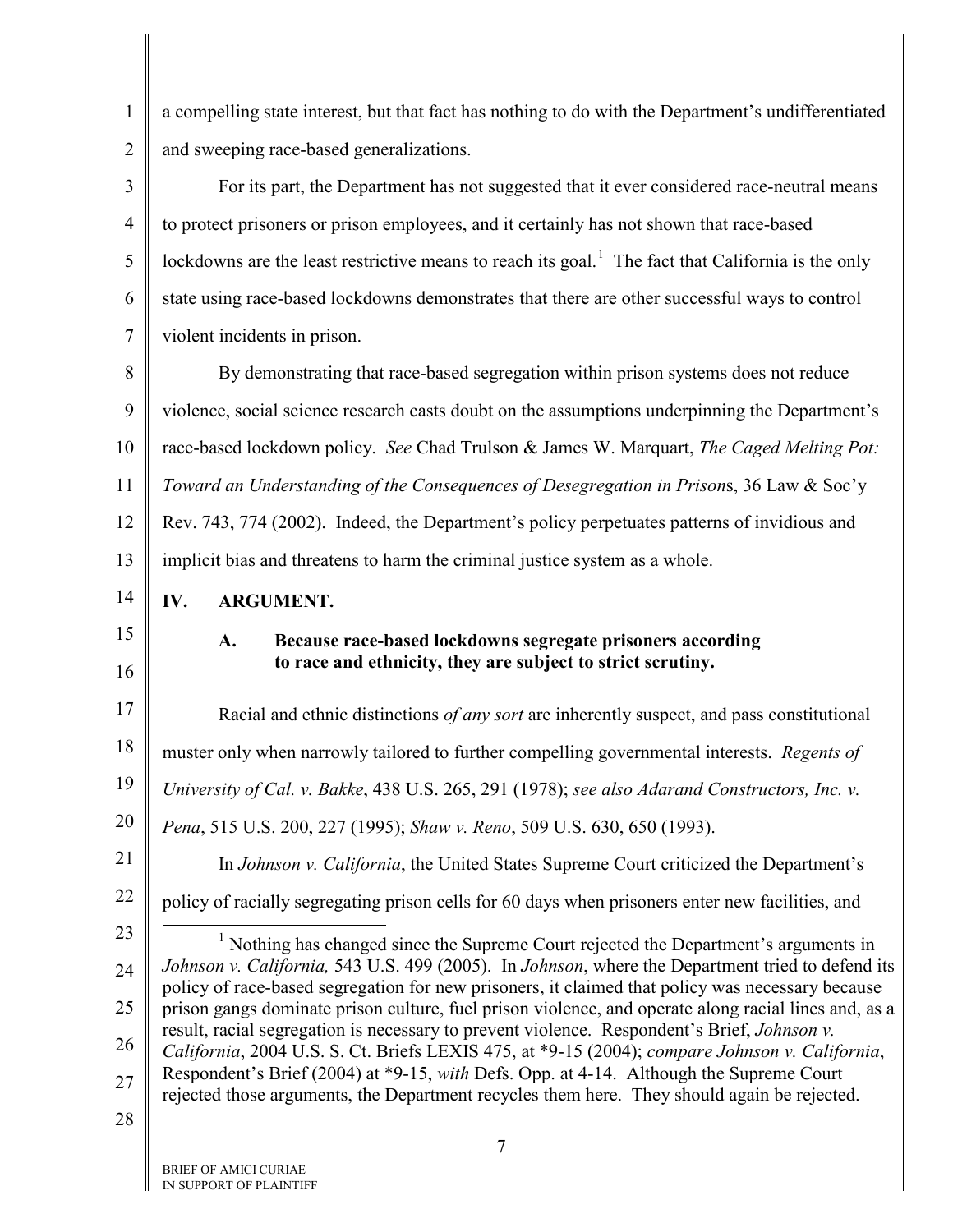<span id="page-14-3"></span><span id="page-14-2"></span><span id="page-14-1"></span><span id="page-14-0"></span>

| $\mathbf{1}$   | remanded the case for a determination of whether the policy was narrowly tailored to satisfy a                                                                                                            |
|----------------|-----------------------------------------------------------------------------------------------------------------------------------------------------------------------------------------------------------|
| $\overline{2}$ | compelling governmental need — rejecting outright the Department's claim that the policy was                                                                                                              |
| 3              | necessary to prevent gang-related violence. 543 U.S. 499, 514-15 (2005).                                                                                                                                  |
| $\overline{4}$ | To justify the use of racial classifications in response to prison disturbances, prison staff                                                                                                             |
| 5              | must show "that reasonable men and women could not differ regarding the necessity of a racial                                                                                                             |
| 6              | classification in response to prison disturbances and that the racial classification was the least                                                                                                        |
| $\tau$         | restrictive alternative <i>(i.e., that any race-based policies are narrowly tailored to legitimate prison</i>                                                                                             |
| 8              | goals)." Richardson v. Runnels, 594 F.3d 666, 671 (9th Cir. 2010). <sup>2</sup>                                                                                                                           |
| 9<br>10        | The use of race as a proxy for gang affiliation<br><b>B.</b><br>cannot survive strict scrutiny review.                                                                                                    |
| 11             | Policies using race instead of individual assessments do not satisfy strict scrutiny.                                                                                                                     |
| 12             | See, e.g., Grutter v. Bollinger, 539 U.S. 306, 313-14 (2003) (permitting programs that engage in a                                                                                                        |
| 13             | highly individualized, holistic review of each applicant's file while denouncing programs that                                                                                                            |
| 14             | automatically categorize applicants based on race); <i>Johnson</i> , 543 U.S. at 507 (prison officials                                                                                                    |
| 15             | have the burden of demonstrating that the policy is narrowly tailored); Floyd v. City of New York,                                                                                                        |
| 16             | 08 Civ. 1034 (SAS), 2013 WL 4046217, at *2 (S.D.N.Y. Aug. 12, 2013) (requiring                                                                                                                            |
| 17             | individualized suspicion for stops and frisks because "[e]liminating the threat that blacks and                                                                                                           |
| 18             | Hispanics will be targeted is also an important interest"); Melendres v. Arpaio, No. PHX-CV-                                                                                                              |
| 19             | 07-02513-GMS, 2013 WL 2297173, at *69 (D. Ariz. May 24, 2013) (requiring individualized                                                                                                                   |
| 20             | suspicion and holding that the Sheriff's Department violated the Equal Protection Clause by using                                                                                                         |
| 21             | Hispanic ancestry or race as a factor in forming reasonable suspicion of violating immigration                                                                                                            |
| 22             | laws).                                                                                                                                                                                                    |
| 23             | The Department offers no evidence to show that race is a viable proxy for gang affiliation.                                                                                                               |
| 24             | $2$ Although gang membership has a significant impact on an inmate's propensity for                                                                                                                       |
| 25             | violence or disruptive behavior, there is no evidence that racial or ethnic identity increases the<br>likelihood of gang membership or that segregation decreases violence. See Mark S. Fleisher, et al., |
| 26             | An Overview of the Challenge of Prison Gangs, 2 Corrections Management Quarterly 1, 6-7<br>(2001) (gang members were twice as likely to have "more than five rule violations, were more                   |
| 27             | likely to violate drug use sanctions, were more likely to fight, and were less likely to be involved<br>in treatment programs").                                                                          |
| 28             |                                                                                                                                                                                                           |
|                | 8<br><b>RDIEE OF AMICI CURIAE</b>                                                                                                                                                                         |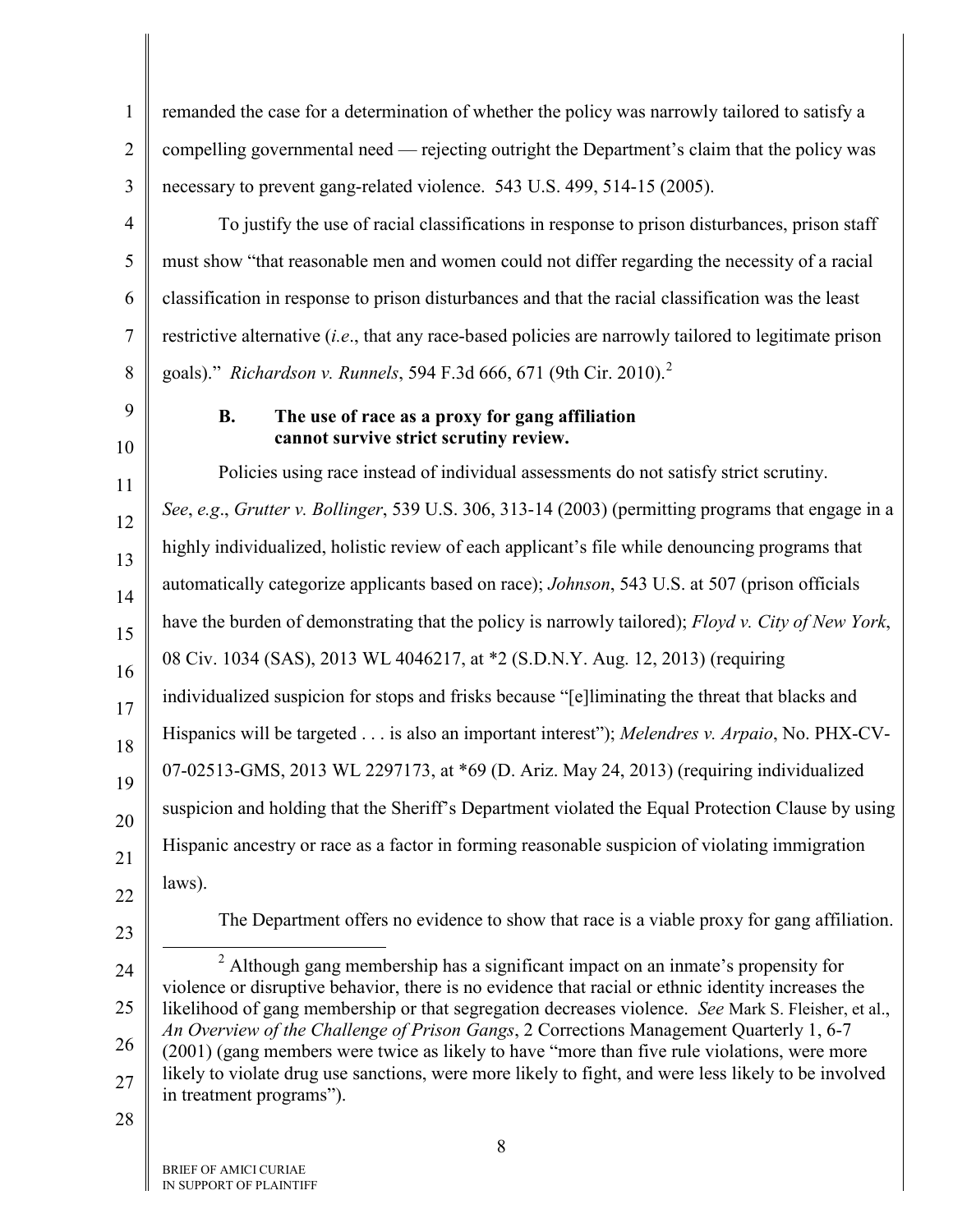1 2 3 4 5 6 To the contrary, the Department admits it has identified less than 10 percent of its inmate population as gang-affiliated — but insists it is entitled to rely on race as an identifier because gangs "primarily form along racial lines." (Defs. Opp. at 7-8.) This is a blatant admission of racial stereotyping — a belief that, although only 10 percent of the prison population has a confirmed gang affiliation, the fact that gangs form along racial lines means that all minority inmates must have a gang affiliation.

7 8 9 10 11 12 13 14 15 16 17 18 The Department relies on an unsubstantiated hypothetical situation where "a group of a certain race requires everybody of that race, whether they are in the [gang] or not, to assault everyone else of another race." (*Id*. at 14.) Using race as a proxy for gang membership is unsupported by any empirical evidence, constitutionally impermissible, and harmful. *See Johnson*, 543 U.S. at 517-18 (Stevens, J., dissenting) (under the Department's "policy's logic, an inmate's race is a proxy for gang membership, and gang membership is a proxy for violence," notwithstanding that the Department "has offered scant empirical evidence or expert opinion to justify this use of race"); *see also* Linda S. Beres et al., *Demonizing Youth*, 34 Loy. L.A. L. Rev. 747, 763, 765 (2001) (the close association of gang membership and minority status permits politicians to play the race card indirectly so that gangs becomes a proxy for race; "[t]he demonization of . . . young minority males fosters abusive police behavior, reinforces racial stereotypes and prevents the adoption of cost-effective, nonpunitive methods of reducing crime").

<span id="page-15-0"></span>19 20

## <span id="page-15-1"></span>**C. This Court should take an active role in eliminating racism in California's prisons.**

21 22 23 24 25 26 27 More than fifty years ago, the Supreme Court recognized that "the policy of separating the races is usually interpreted as denoting the inferiority" of the minority group. *Brown v. Board of Education*, 347 U.S. 483, 494 (1954). Today, almost twenty years after the Supreme Court acknowledged that the "unhappy persistence of both the practice and lingering effects of racial discrimination against minority groups in this country is an unfortunate reality," *Adarand*, 515 U.S. at 237, systemic discrimination continues to contribute to inequities in education, housing, and other systems forming a web of interrelated barriers perpetuating inequality.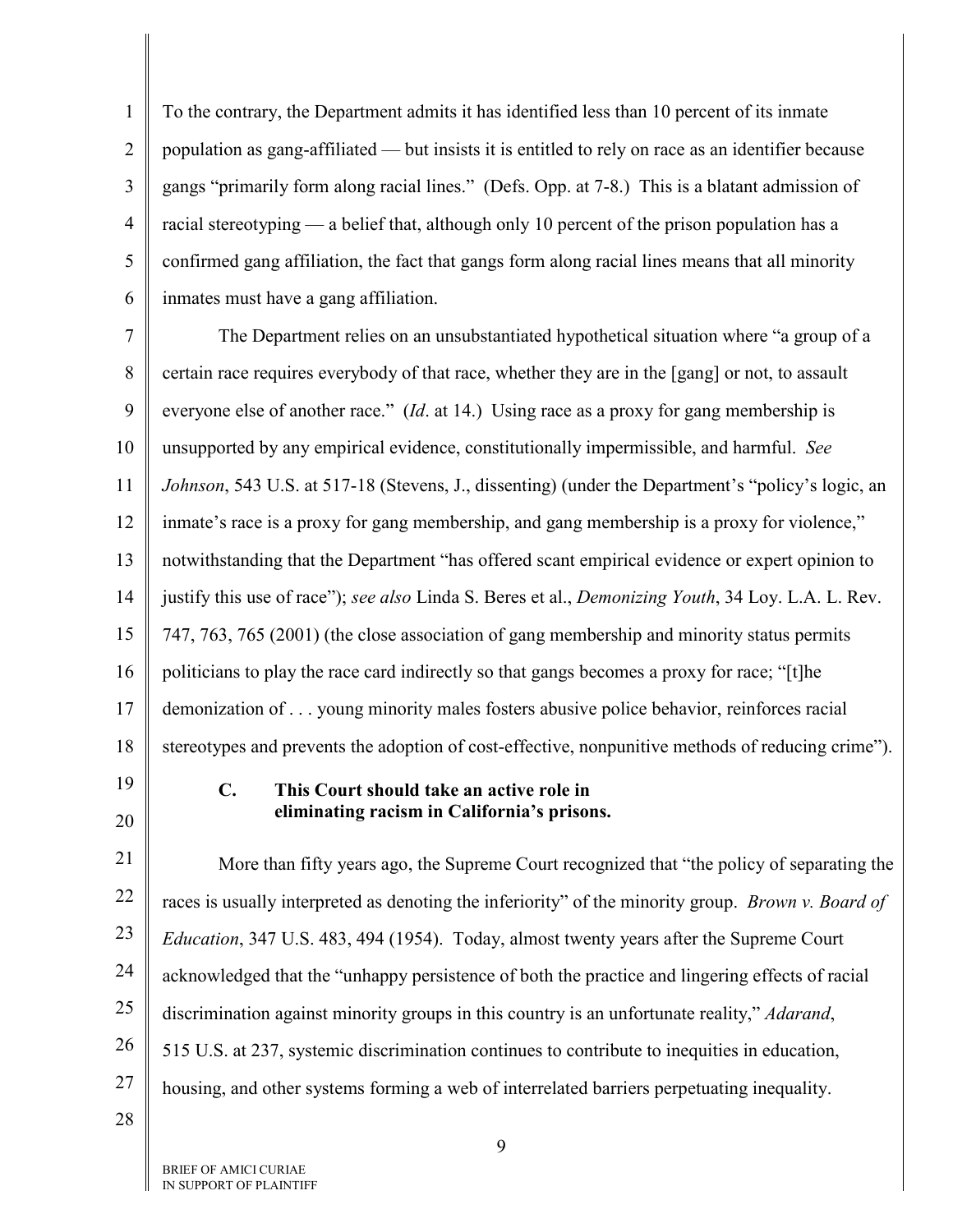1 2 3 4 5 *See* Kirwan Institute for the Study of Race and Ethnicity, *State of the Science Implicit Bias Review 2013* at 3,47 (describing inequities in housing and healthcare). Nowhere are these structural barriers more apparent than in prison systems, where the overrepresentation of minorities contributes to a perception that the criminal justice system unfairly burdens non-white populations.

6 7 8 9 10 11 12 13 14 15 16 17 18 Despite the Supreme Court's mandate to continue "unceasing efforts to eradicate racial prejudice from our criminal justice system," *McCleskey v. Kemp*, 481 U.S. 279, 309 (1987), racial disparities persist in the American prison system. *See generally* David Cole, *No Equal Justice: Race and Class in the American Criminal Justice System*, 1 Conn. Pub. Int'l L. J. 19, 23-25 (2001). Three of every four men in California's prisons are people of color. Public Policy Institute of California, *California's Changing Prison Population* (June 2013); *see also* Sharon Dolovich, *Incarceration American Style*, 3 Harv. L. & Pol'y Rev. 237, 256 (2009); Loïc Wacquant, *The New 'Peculiar Institution': On the Prison as Surrogate Ghetto*, 4 Theoretical Criminology 377, 384 (2000) (today's "black ghetto," together with contemporary American prisons, "constitute a single *carceral continuum* which entraps a redundant population of younger black men (and increasingly women) who circulate in closed circuit between its two poles in a self-perpetuating cycle of social and legal marginality with devastating personal and social consequences").

<span id="page-16-0"></span>19 20 21 22 23 24 25 26 27 28 10 More "than two-thirds of persons convicted of offenses in federal courts, and nearly threequarters of federal prisoners are either black or Hispanic." American Bar Association, *Criminal Justice System Improvements* 5 (2008). Although African American youth comprise approximately 15 percent of their age group in the American population, they represent about 40 percent of all incarcerated juveniles. Sandra Graham & Brian S. Lowery, *Priming Unconscious Racial Stereotypes about Adolescent Offenders*, 28 Law & Hum. Behav. 483, 483- 84 (2004). More broadly, although African Americans make up 13 percent of the U.S. population, almost 40 percent of United States inmates are African American. *See* U.S. Census Bureau, State & County QuickFacts, *available at* http://quickfacts.census.gov/qfd/states/00000. html (last visited Sept. 25, 2013); U.S. Dep't of Justice, Bureau of Justice Statistics, *Prisoners in*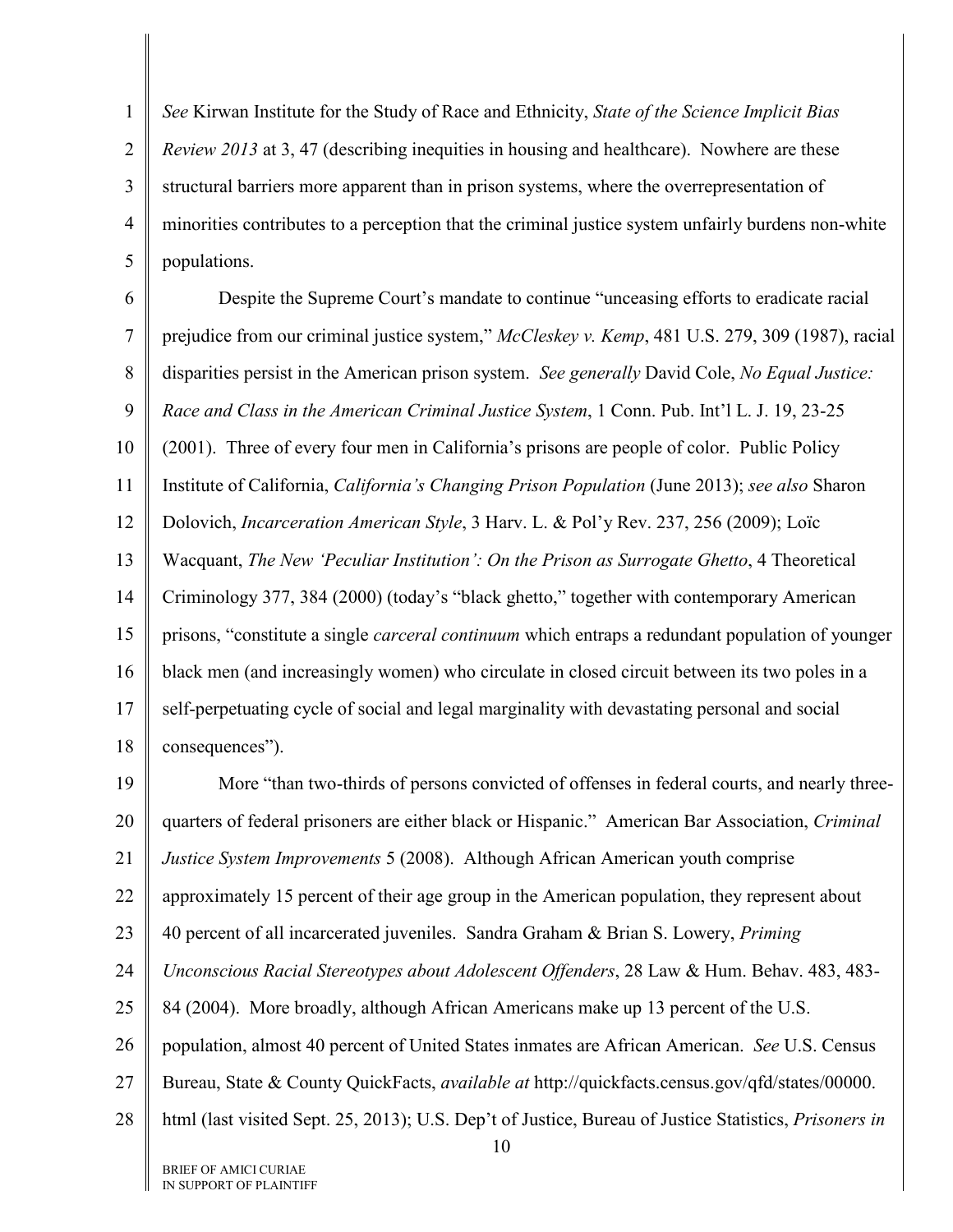<span id="page-17-3"></span>

| (estimating that of 1,550,600 people behind bars in 2010, 561,400 were African American men                                                                                                 |
|---------------------------------------------------------------------------------------------------------------------------------------------------------------------------------------------|
|                                                                                                                                                                                             |
| and 26,600 were African American women). Latinos are also overrepresented in the American                                                                                                   |
| prison system — although they constitute only 16 percent of the U.S. population, they make up                                                                                               |
| more than 22 percent of the people behind bars in the United States. See U.S. Census Bureau,                                                                                                |
| State & County QuickFacts, http://quickfacts.census.gov/qfd/states/00000.html (last visited Sept.                                                                                           |
| 25, 2013); Bureau of Justice Statistics, Prisoners in 2010, at 26 tbl.12 (estimating that of                                                                                                |
| 1,550,600 people incarcerated in 2010, 327,200 were Latino men and 18,700 were Latino                                                                                                       |
| women). $3$                                                                                                                                                                                 |
| These statistics show that minorities serve longer sentences, have higher arrest and                                                                                                        |
| conviction rates, and face higher bail amounts than whites. David Cole, No Equal Justice, 1                                                                                                 |
| Conn. Pub. Int'l L. J. at 23; see also Robert J. Smith, et al., The Impact of Implicit Racial Bias on                                                                                       |
| the Exercise of Prosecutorial Discretion, 35 Seattle U. L. Rev. 795, 795 (2012); U.S. Sentencing                                                                                            |
| Commission, Booker Report 2012 Part E at 2, available at http://www.ussc.gov/Legislative_and_                                                                                               |
| Public_Affairs/Congressional_Testimony_and_Reports/Booker_Reports/2012_Booker/Part_E.pd                                                                                                     |
| f#page=1 (finding that African American men receive sentences 20 percent longer than white                                                                                                  |
| male defendants who are similarly situated); The Sentencing Project, The Federal Prison                                                                                                     |
| Population: A Statistical Analysis 2, available at http://www.sentencingproject.org/Admin/                                                                                                  |
| Documents/publications/inc_federalprisonpop.pdf ("African American drug offenders have a                                                                                                    |
| 20% greater chance [than whites] of being sentenced to prison In 2002, the average prison                                                                                                   |
| term of 105 months for African Americans was 69% longer than the average of 62 months for                                                                                                   |
| whites").                                                                                                                                                                                   |
| And the disparate impact of the criminal justice system on minorities is increasing.                                                                                                        |
|                                                                                                                                                                                             |
| In California, the racial disparities are similarly stark. In 2010, African Americans made                                                                                                  |
| up 29 percent of the total prison population, and Latinos made up 39.9 percent of the prison<br>population. Cal. Dep't of Corrections and Rehabilitation, California Prisoners and Parolees |
| 2010, (2011) at 21, available at http://www.cdcr.ca.gov/Reports_Research/Offender_Information<br>_Services_Branch/Annual/CalPris/CALPRISd2010.pdf.                                          |
|                                                                                                                                                                                             |
| 11<br>BRIEF OF AMICI CURIAE                                                                                                                                                                 |
|                                                                                                                                                                                             |

<span id="page-17-4"></span><span id="page-17-2"></span><span id="page-17-1"></span><span id="page-17-0"></span>IN SUPPORT OF PLAINTIFF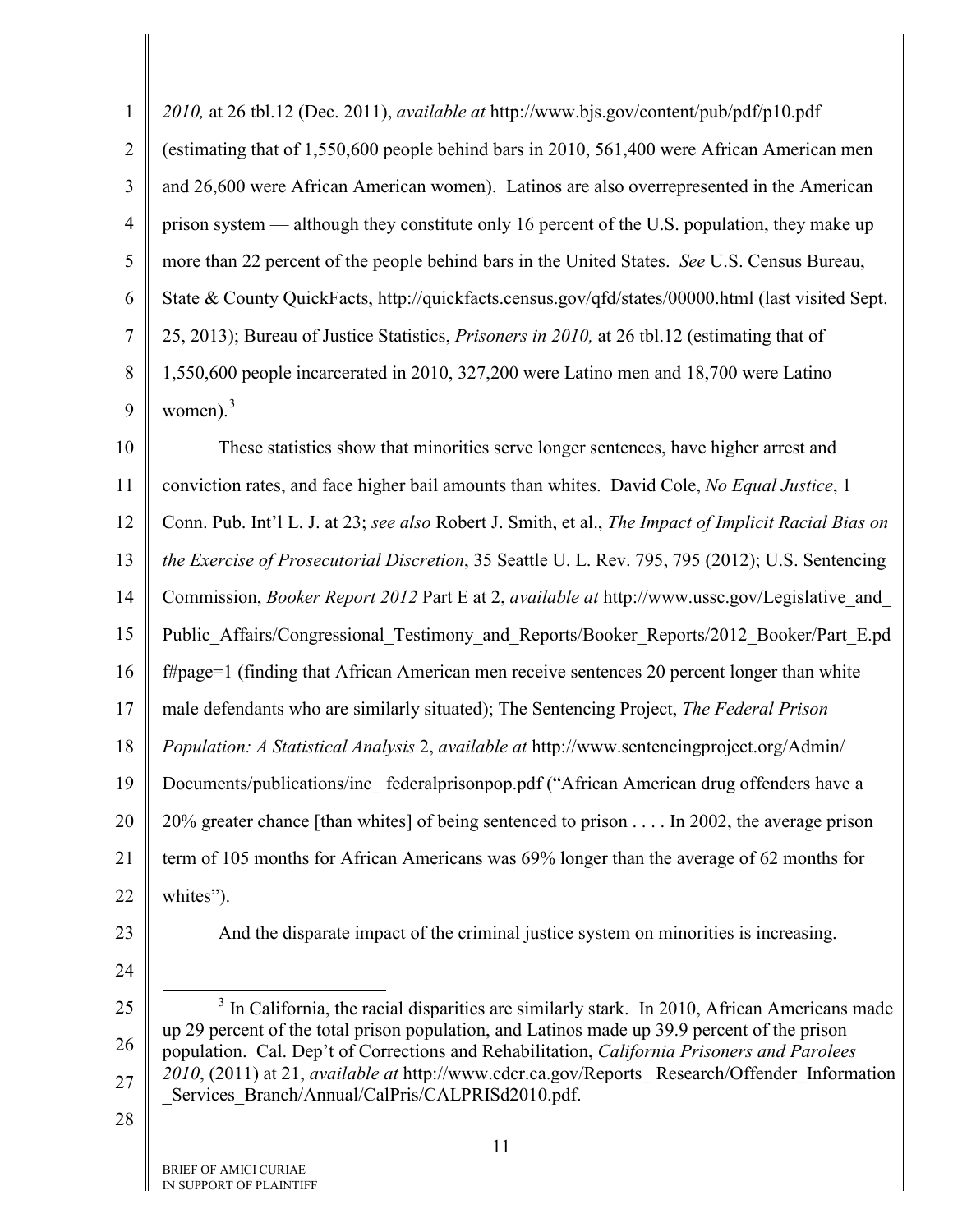<span id="page-18-4"></span><span id="page-18-0"></span>

| 1              | See, e.g., Cal. Dep't of Corrections and Rehabilitation, Historical Trends, 1987-2007, at 2a,           |
|----------------|---------------------------------------------------------------------------------------------------------|
| $\overline{2}$ | available at http://www.cdcr.ca.gov/Reports_Research/Offender_Information_Services_Branch               |
| 3              | /Annual/HIST2/HIST2d2007.pdf (noting that as of 2007, the Hispanic prison population had                |
| $\overline{4}$ | risen by 10.5 percent in the preceding 21 years).                                                       |
| 5              | 1.<br>Racial discrimination damages the legitimacy                                                      |
| 6              | and integrity of the criminal justice system.                                                           |
| 7              | As <i>Johnson</i> explains, "public respect for our system of justice is undermined when the            |
| 8              | system discriminates based on race." <i>Johnson</i> , 543 U.S. at 511-12 ("compliance with the          |
| 9              | Fourteenth Amendment's ban on racial discrimination bolsters the legitimacy of the entire               |
| 10             | criminal justice system"); see, e.g., Linda S. Beres, et al., Demonizing Youth, 34 Loy. L.A. L.         |
| 11             | Rev. at 763 (2001) (finding that minorities are twice as likely to believe that police do not treat all |
| 12             | racial and ethnic groups fairly). "When government officials are permitted to use race as a proxy       |
| 13             | for gang membership and violence without demonstrating a compelling government interest and             |
| 14             | proving that their means are narrowly tailored, society as a whole suffers." <i>Johnson</i> , 543 U.S.  |
| 15             | at 511.                                                                                                 |
| 16             | 2.<br>Race-based lockdowns perpetuate                                                                   |
| 17             | racial stereotypes and biases.                                                                          |
| 18             | Courts have recognized the harm that can result from the combination of implicit racial                 |
| 19             | bias and racial segregation. Georgia v. McCollum, 505 U.S. 42, 68 (1992) (O'Connor, J.,                 |
| 20             | dissenting) ("It is by now clear that conscious and unconscious racism can affect the way white         |
| 21             | jurors perceive minority defendants and the facts presented at their trials, perhaps determining the    |
| 22             | verdict of guilt or innocence [M]inority representation on the jury may help to overcome such           |
| 23             | racial bias, for there is substantial reason to believe that the distorting influence of race is        |
| 24             | minimized on a racially mixed jury"); United Jewish Organizations, Inc. v. Carey, 430 U.S. 144,         |
| 25             | 173 (1977) (Brennan, J., concurring in part) ("an explicit policy of assignment by race may serve       |
| 26             | to stimulate our society's latent race consciousness, suggesting the utility and propriety of basing    |
| 27             | decisions on a factor that idealy [sic] bears no relationship to an individual's worth or needs").      |
| 28             |                                                                                                         |

<span id="page-18-3"></span><span id="page-18-2"></span><span id="page-18-1"></span>Ш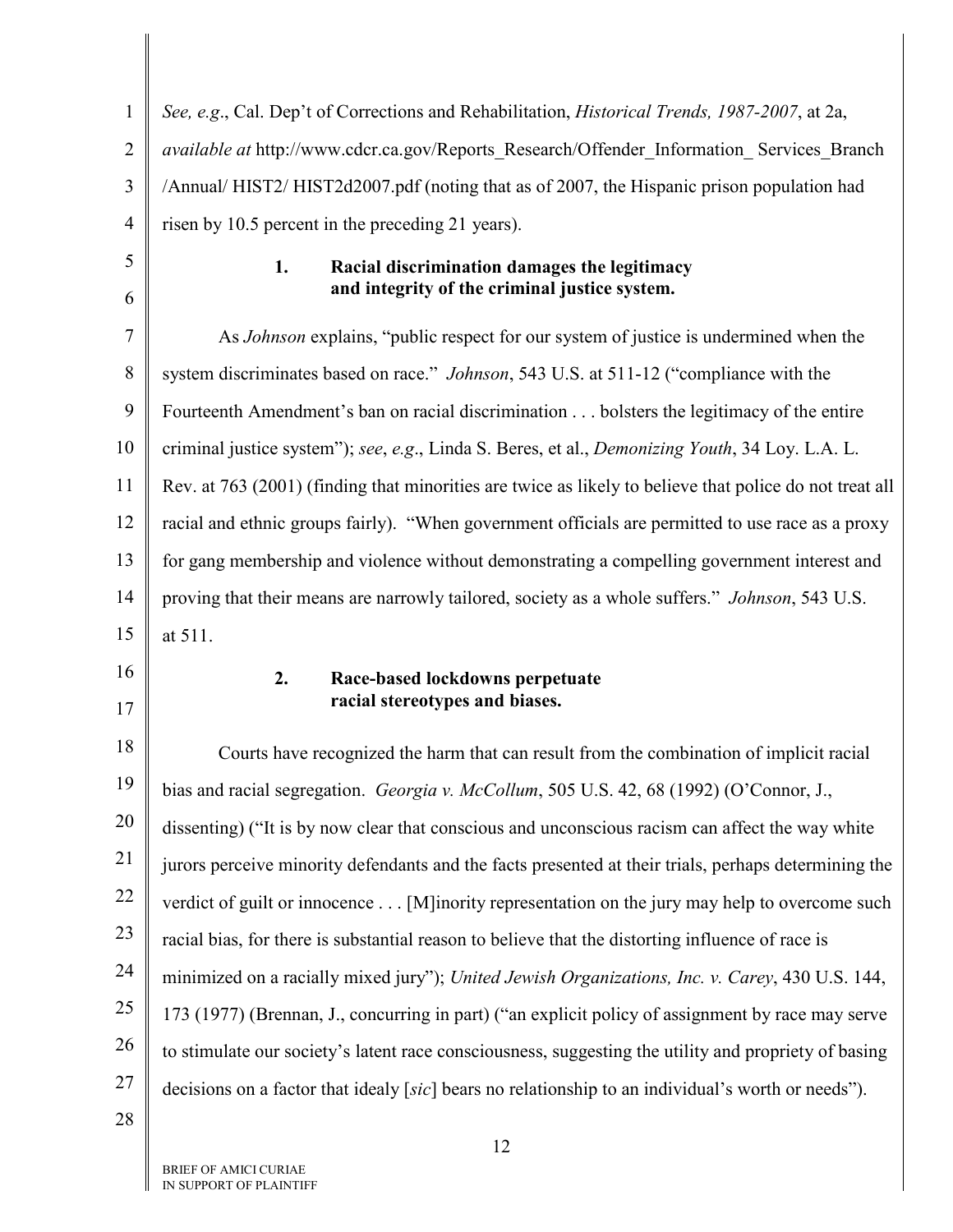<span id="page-19-2"></span><span id="page-19-1"></span><span id="page-19-0"></span>1 2 3 4 5 6 7 8 9 10 11 12 13 14 15 16 17 18 19 20 Recent social science research demonstrates that unconscious or implicit biases negatively influence decision-making and perception. *See*, *e.g*., Jerry Kang, *Trojan Horses of Race*, 118 Harv. L. Rev. 1489 (2005) (explaining the role of implicit bias in decision-making); Anthony G. Greenwald, et al., *Understanding and Using the Implicit Association Test*, 85 J. Personality & Soc. Psychol. 197 (2003). Such biases encourage the unconscious adoption of policies or behaviors that perpetuate racial and ethnic stereotypes by prompting people to automatically classify information in racially biased ways. *See* Kang, *Trojan Horses*, 118 Harv. L. Rev. at 1520-21; *see also* Phillip Atiba Goff, et al*.*, *Not Yet Human: Implicit Knowledge, Historical Dehumanization, and Contemporary Consequences*, 94 J. of Personality and Soc. Psychol. 292, 294 (2008) (demonstrating that historical associations "influence[] the extent to which people condone and justify violence against [non-white] suspects"). Empirical evidence demonstrates that these unconscious negative stereotypes affect all aspects of the criminal justice system and contribute to racial disparity. *See* Jerry Kang et al., *Implicit Bias in the Courtroom*, 59 UCLA L. Rev. 1124, 1135-50 (2012) (documenting how implicit bias affects decision-makers during all stages of the justice process, including "policing, charging, bail, plea bargaining, pretrial motions, evidentiary motions, witness credibility, lawyer persuasiveness, guilt determination, sentencing recommendations, sentencing itself, [and] appeal"); Sandra Graham & Brian Lowrey, *Priming Unconscious Racial Stereotypes about Adolescent Offenders*, 28 Law & Hum. Behav. 483, 485-87 (2004). Police officers who associate African Americans with criminal activity are more likely to target unarmed African American

21 suspects. *See* Jennifer L. Eberhardt, et al., *Seeing Black: Race, Crime, and Visual Processing*,

22 87 J. of Personality and Soc. Psychol., 876, 889 (2004); Tracey G. Gove, *Implicit Bias and Law* 

23 *Enforcement*, The Police Chief, Oct. 2011, at 4. Prosecutors make different charging decisions

24 and proceed with different pretrial and trial strategies depending on the race of the defendant.

25 Kirwan Institute for the Study of Race and Ethnicity, *State of the Science Implicit Bias Review* 

26 *2013*, at 44; *see also* American Values Institute, *Transforming Perception: Black Men and Boys*

27 (2013) at 9; Robert J. Smith et al., *The Impact of Implicit Racial Bias on the Exercise of* 

28 *Prosecutorial Discretion*, 35 Seattle U. L. Rev. 795, 805 (2012). At the conviction phase, the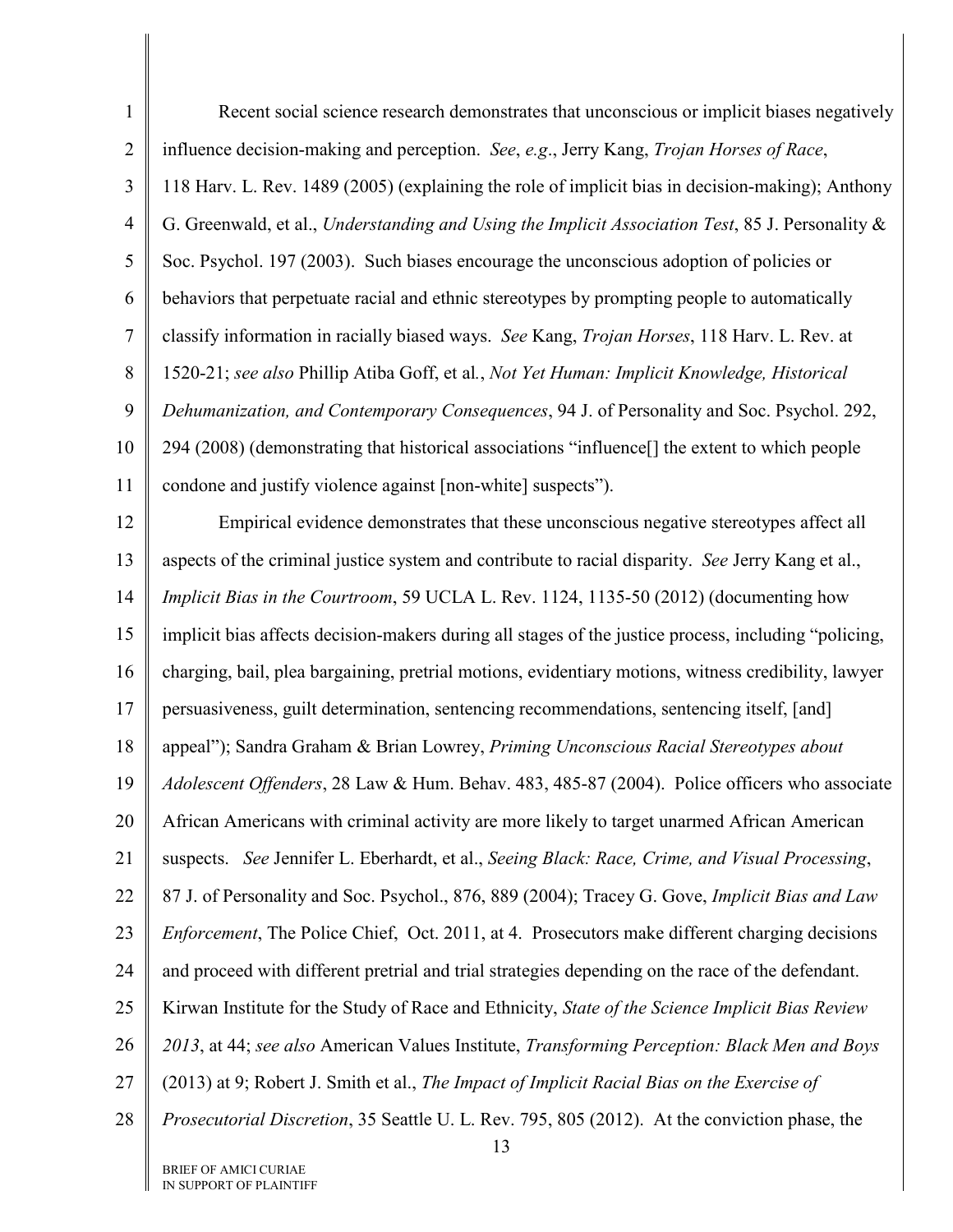<span id="page-20-2"></span><span id="page-20-1"></span><span id="page-20-0"></span>1 2 3 4 5 6 7 8 9 10 11 12 13 14 15 16 17 18 19 20 21 22 23 24 25 26 27 28 evidence demonstrates that the racial composition of a jury has a significant impact on conviction rates of minority defendants – in the absence of at least some representation of African Americans in a jury pool, African American defendants are substantially more likely to be convicted. Shamena Anwar et al., *The Impact of Jury Race in Criminal Trials*, 127 Q. J. of Econ. 1017, 1048 (2012). The realities of unconscious and implicit bias cannot be ignored by the justice system. It is against this background — the disparate impact of the criminal justice system on minorities and the demonstrated effect of implicit bias — that an explicit policy of race-based lockdowns must be evaluated. **D. California is the only state using race-based lockdowns.**  In *Johnson*, the Supreme Court noted that California's prison system stood alone in segregating prisoners by race. *Johnson*, 543 U.S. at 509 n.2. The same is true here. (Pls. Reply at 11-12.) No other prison system in the country (state or federal) has a policy of race-based lockdowns. (*Id*. at 14; *see also* Declaration of Eldon Vail ¶ 23 [Vail Decl.] [Dkt. 188] [former Secretary of the Washington Department of Corrections noting that he had "never heard of any other prison system that imposes race based lockdowns"]. $)^4$  $)^4$  Current and former prison administrators from prison systems outside of California agree that the practice is "astounding" and "reprehensible." (Vail Decl. ¶ 27 [16 non-California current or former prison administrators consulted found California's practice "astounding" and "reprehensible"].) **1. The assumption underlying race-based lockdowns — that it is the only way to prevent more interracial violence — is contradicted by the empirical evidence and by the professional judgment of correction officials nationwide.** The Supreme Court has repeatedly rejected unsubstantiated claims that racial classifications are necessary to serve a compelling governmental interest. For example, in evaluating a municipal program using racial classifications in the allocation of public contracts, the Court held that when the government "chooses to employ a suspect classification, it cannot <sup>4</sup> Declarations referenced in this brief are those submitted by Plaintiffs in support of their Motion for Preliminary Injunction.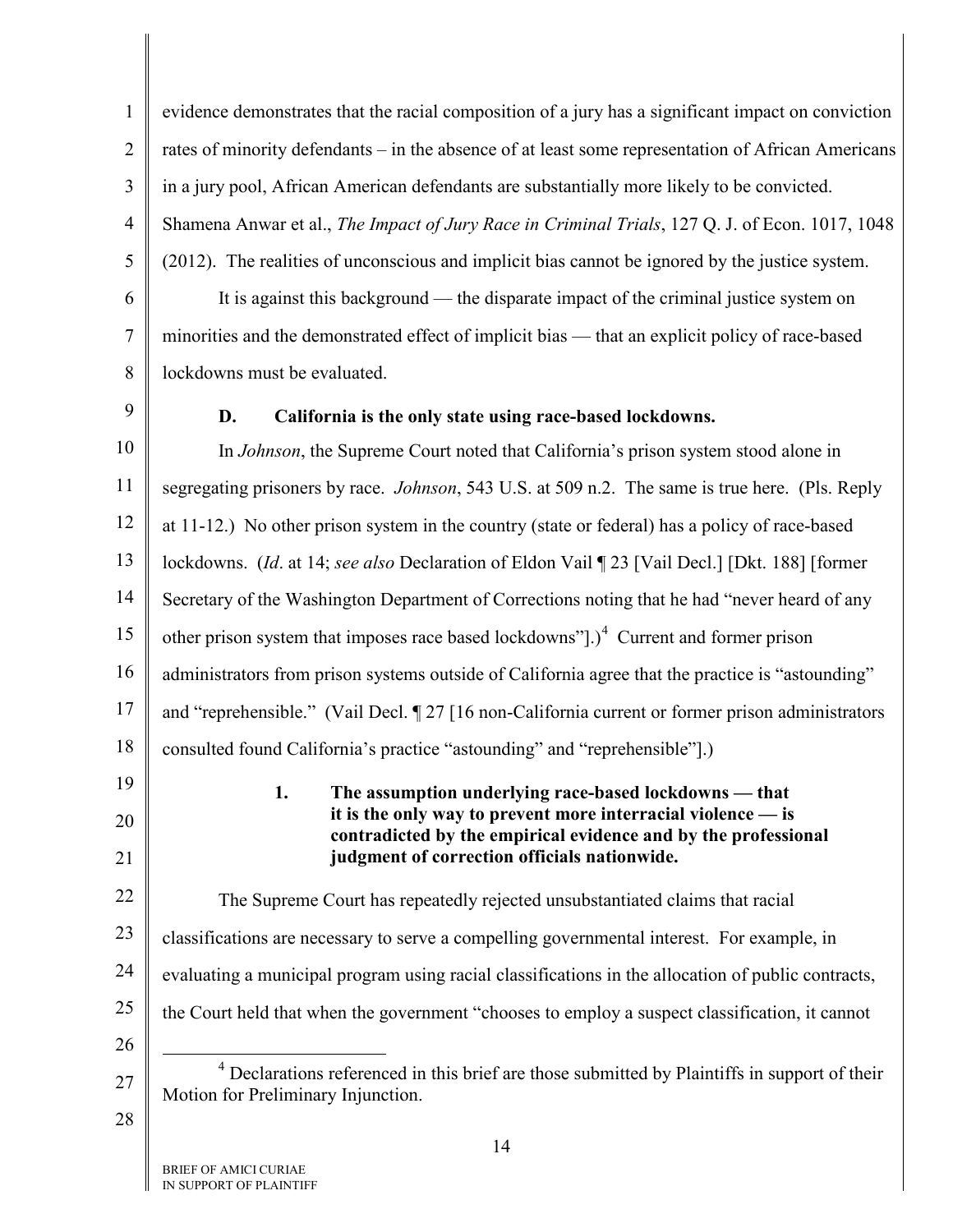1 2 rest upon a generalized assertion as to the classification's relevance to its goals. [It] cannot render race a legitimate proxy for a particular condition merely by declaring that the condition exists." *City of Richmond v. J.A. Croson Co.*, 488 U.S. 469, 500-01 (1989).

<span id="page-21-0"></span>3

4 5 6 7 8 9 10 11 12 13 14 15 16 17 18 19 Amici are aware of no empirical evidence that would support the Department's assertion that race-based lockdowns are the only means to address incidents of violence in prisons — and the Department has cited none. This lack of evidence stands in stark contrast to the Supreme Court's observation that the racial segregation of inmates "threaten[s] to stigmatize individuals by reason of their membership in a racial group and to *incite racial hostility*. . . . [This practice] breed[s] further hostility among prisoners and reinforce[s] racial and ethnic divisions. By perpetuating the notion that race matters most, racial segregation of inmates may exacerbate the very patterns of [violence that it is] said to counteract." *Johnson*, 543 U.S. at 507. This conclusion was premised, in part, on an amicus brief filed by six former senior state corrections officials explaining that California's policies stemmed from "archaic assumptions about the relationship between racial integration of cells and interracial violence in prison — assumptions that are at odds with the latest empirical evidence on the subject and the current professional judgment of corrections officials nationwide." Brief of Former State Corrections Officials as Amici Curiae in Support of Petitioner, *Johnson v. State of California*, No. 03-636, 2004 WL 1261069, at \*1 (June 4, 2004). The same is true of the Department's race-based lockdown policies.

<span id="page-21-1"></span>20 21 22 23 24 25 26 27 28 According to a former state corrections officer, "[t]here is no legitimate penological reason to impose a lockdown on a racial or ethnic group[,]" and such lockdowns are "likely to have profound adverse consequences." (Vail Decl. ¶ 23, 27 [Dkt. 188].) Instead of ameliorating racial tension and violence, race-based lockdowns "add to the culture of separation that breeds violence and resentment among the population. . . . [and] contribute[] to a subtle acceptance of the gang culture and empower[] the gangs to continue to influence the general population facilities in a negative way." (McGrath Decl. ¶ 19 [Dkt. 190]; *accord* Vail Decl. ¶ 45 [Dkt. 188] ["the policy of segregating prisoners in cell assignments and imposing racial lockdowns fosters racial animosity and gang loyalty, laying the groundwork for the very behavior that the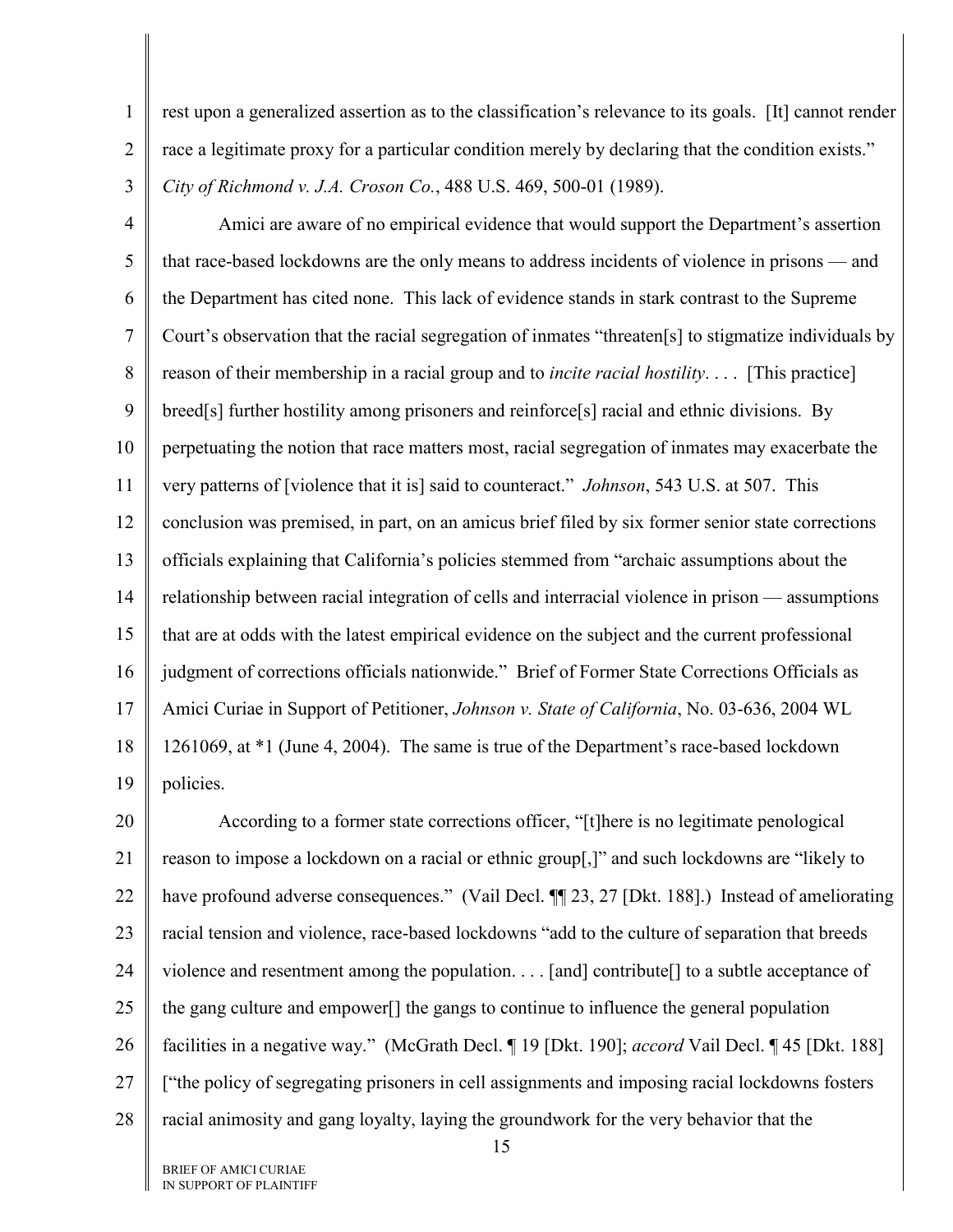<span id="page-22-2"></span><span id="page-22-1"></span><span id="page-22-0"></span>

| $\mathbf{1}$   | lockdowns aim to prevent"]; Declaration of Craig Haney ¶ 64-65 [Haney Decl.] [Dkt. 189] ["To              |
|----------------|-----------------------------------------------------------------------------------------------------------|
| $\overline{2}$ | the extent that the heightened sensitivity to race is based in part on concerns over race-based           |
| 3              | prison gangs, the institutional investment in and constant use of racial categories is clearly            |
| $\overline{4}$ | counterproductive, as it seems to heighten the importance of racial differences and legitimize the        |
| 5              | racialized nature of the gangs this kind of heavy-handed treatment actually serves as a                   |
| 6              | powerful recruiting device for gangs"); see also Johnson, 543 U.S. at 507 (such policies "breed           |
| $\overline{7}$ | further hostility among prisoners and reinforce racial and ethnic divisions."); In re Morales, 212        |
| 8              | Cal. App. 4th 1410, 1419 (2013) (finding the lockdown and segregation policies "resulted in a             |
| 9              | 'culture of separation,' which contributed to inter-racial violence"); Linda S. Beres et al.,             |
| 10             | Demonizing Youth, 34 Loy. L.A. L. Rev. at 764 (demonizing minorities can create a climate that            |
| 11             | fosters misconduct). No empirical evidence suggests such a policy is effective in decreasing gang         |
| 12             | violence — in fact, studies have shown just the opposite, that prison desegregation <i>reduces</i> prison |
| 13             | violence. See Chad Trulson & James W. Margquart, The Caged Melting Pot: Toward an                         |
| 14             | Understanding of the Consequences of Desegregation in Prisons, 36 Law & Soc'y Rev. 743, 774               |
| 15             | (2002).                                                                                                   |
|                |                                                                                                           |
| 16             | 2.<br>Race-neutral alternatives are available to ensure prison safety.                                    |
| 17             | The Department's practices cannot withstand strict scrutiny because race-neutral                          |
| 18             | alternatives are available to ensure prison safety and security. Individualized assessments are an        |
| 19             | available and practical substitute to the constitutionally impermissible (and potentially dangerous)      |
| 20             | practice of race-based lockdowns. (McGrath Decl. ¶ 25-27 [former Warden of California's                   |
| 21             | Pelican Bay State Prison noted that during his tenure as warden individualized assessments were           |
| 22             | successfully employed although his successor chose to revert to previous practices without                |
| 23             | explanation].) California's status as the only state engaging in race-based lockdowns                     |
| 24             | demonstrates that race-neutral alternatives are readily available — and that they work. (See, e.g.,       |
| 25             | Vail Decl. ¶ 88 [former Secretary of the Washington State Department of Corrections observed              |
| 26             | that prison systems should have "risk information on hand before an incident occurs" so that they         |
| 27             | can be used to identify inmates that are members of gangs as soon as violence breaks out, thereby         |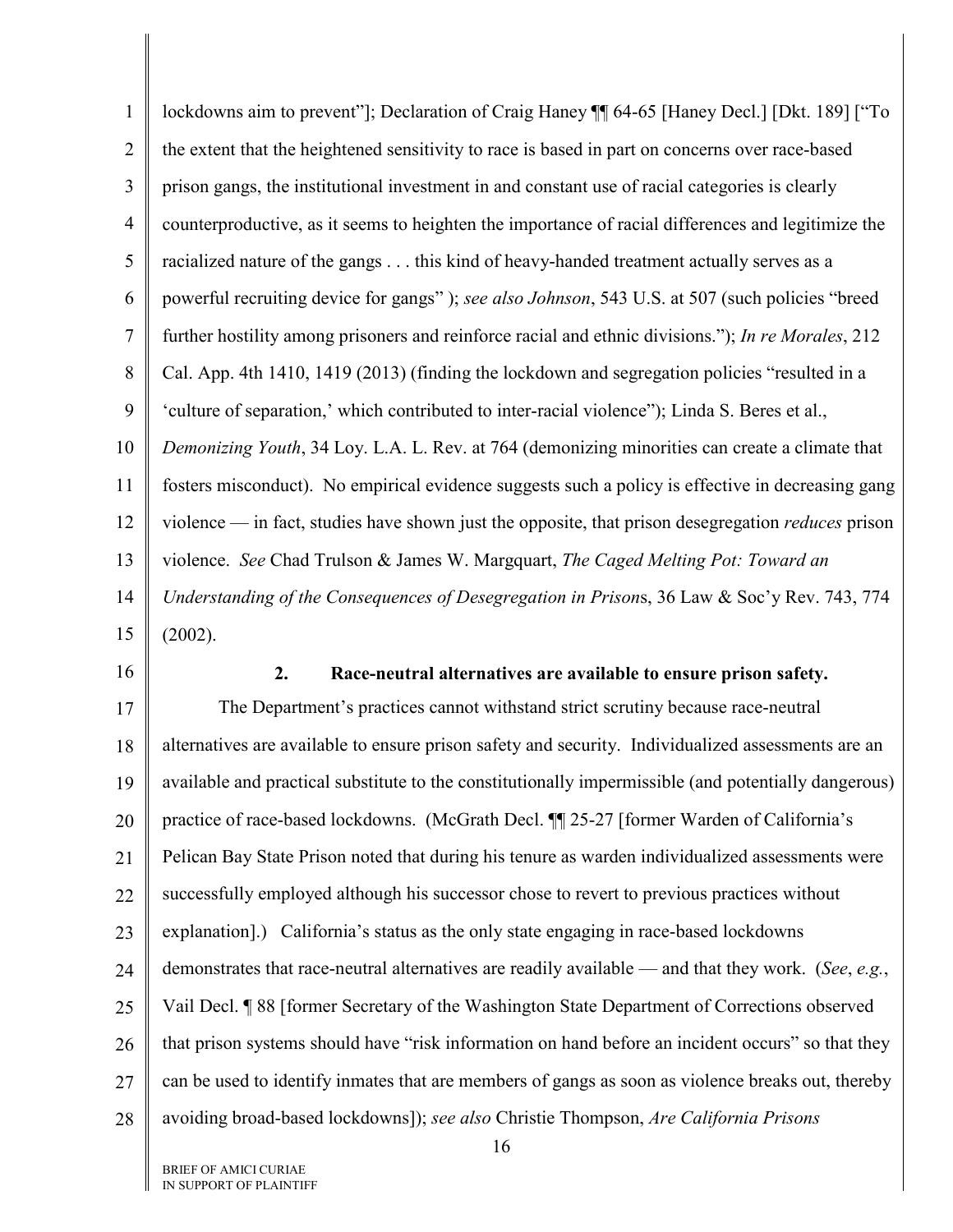| $\mathbf{1}$   | Punishing Inmates Based on Race, Pro Publica, Apr. 12, 2013 at 2 (UCLA law professor Sharon       |
|----------------|---------------------------------------------------------------------------------------------------|
| $\overline{2}$ | Dolovich has suggested that "identifying the 'enforcers' of such gangs would be a more effective  |
| 3              | deterrent to violence than locking down entire racial or ethnic groups").                         |
| $\overline{4}$ | $\ast$<br>$\ast$                                                                                  |
| 5              | Social science research establishes that implicit biases negatively impact racial minorities,     |
| 6              | particularly in the criminal justice system. A broad-based prison policy that segregates based on |
| $\overline{7}$ | race reinforces racial stereotypes and "invidious discrimination." Prohibiting race-based         |
| 8              | lockdowns is a small step on the path to eliminating the disparate impact of the criminal justice |
| 9              | system on minorities.                                                                             |
| 10             | $\frac{1}{2}$                                                                                     |
| 11             | $\frac{1}{2}$                                                                                     |
| 12             | $\frac{1}{2}$                                                                                     |
| 13             | $\frac{1}{2}$                                                                                     |
| 14             | $\frac{1}{2}$                                                                                     |
| 15             | $\frac{1}{2}$                                                                                     |
| 16             | $\frac{1}{2}$                                                                                     |
| 17             | $\frac{1}{2}$                                                                                     |
| 18             | $\frac{1}{2}$                                                                                     |
| 19             | $\frac{1}{2}$                                                                                     |
| 20             | $\mathcal{U}$                                                                                     |
| 21             | $/\!/$                                                                                            |
| 22             | $/\!/$                                                                                            |
| 23             | $/\!/$                                                                                            |
| 24             | $/\!/$                                                                                            |
| 25             | $/\!/$                                                                                            |
| 26             | $/\!/$                                                                                            |
| 27             | $/\!/$                                                                                            |
| 28             |                                                                                                   |
|                | 17<br>BRIEF OF AMICI CURIAE                                                                       |

IN SUPPORT OF PLAINTIFF